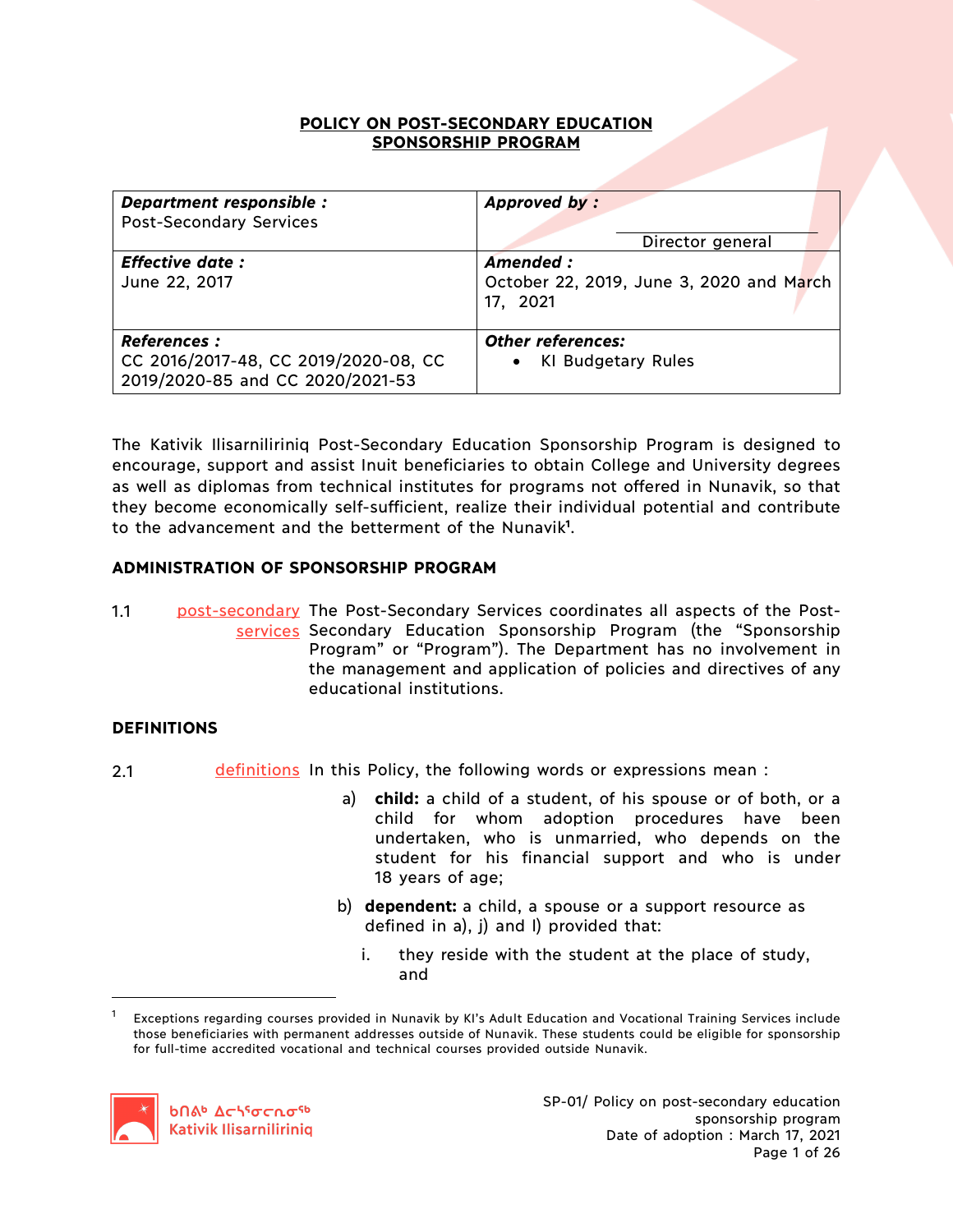ii. their annual earnings are less than the Low Income Line;

However, if the child does not reside with the students but the parent (student) is financially responsible for the child or if the child has to return to Nunavik for a valid reason recognized by the Director, the living allowance for this dependent may be maintained without considering the residency requirement under i);

- c) **Director**: the Director of Post-Secondary Services;
- d) **full-time student:** when the student is registered with this status, as recognized by the attended Institution. However, the Director may recognize a single parent student attending 3 courses or 9 hours per week<sup>2</sup> to be considered a full-time student, provided there is no Support Resource. The student registered part-time in one or several Institutions at the Post-Secondary level for a minimum of 12 hours per week, is deemed to be registered full-time in reference to this Sponsorship Program;

A student who has almost completed his program of studies but is not registered as a full-time student, maybe recognized as such by Post-Secondary Services if his other sources of revenues do not exceed the Low Income Line;

- e) **home community**: the community in Nunavik where the family residence of the student is or, for JBNQA Beneficaries who are not on the Active List, the community of affiliation;
- f) **Low Income Line**: the rate as established by Statistics Canada for low income line calculated before tax and applicable to the entire family size. All students claiming adult dependents are required to submit federal and provincial annual notice of assessments to calculate their income line at the time of application;
- g) **personal effects**: personal items such as clothing and other personal belongings not including furniture;
- h) **Recognized Institution or Institution**: an educational institution registered as a Post-Secondary institution (including technical institutes) by the Ministry of education;

 $2$  Or as per part-time status as recognized by the attended Institution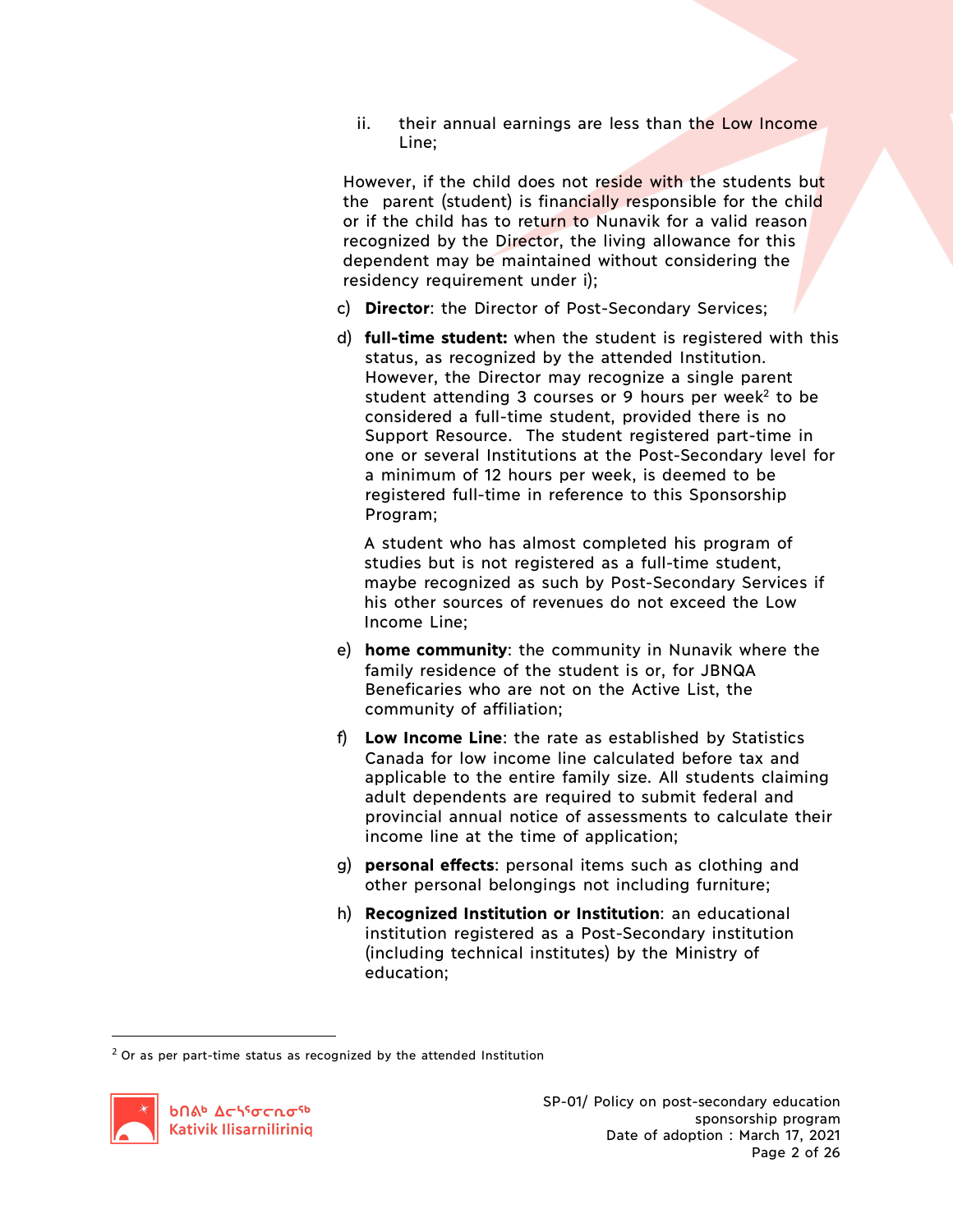- i) **Single parent**: a student who lives with a child or children as defined under a) and who does not have a spouse, live-in partner or support resource;
- j) **Spouse**:
	- i. persons who are married and cohabiting
	- ii. persons who are living together in a conjugal relationship and are the father and mother of the same child
	- iii. persons of the same or opposite sex who are living in a conjugal relationship for at least 1 year;
- k) **Student Residence or Residence**: a shared living accommodation for students including on campus or off campus apartments linked to an Institution when recognized as such by Post-Secondary Services;
- l) **Support resource**: a person over 18 years old who will reside with a single parent student and provide support and assistance for the children, etc.

# **ELIGIBILITY**

- 3.1 **eligibility** To be eligible and remain eligible to receive assistance under this Sponsorship Program, an applicant must:
	- a) be a beneficiary of the James Bay and Northern Québec Agreement and its Complementary Agreements (JBNQA) within the meaning of paragraphs 3.2.4, 3.2.5 and 3.2.6. As of the school year 2020/2021, it is not necessary to be on the Active List of a community to be eligible;
	- b) meet the educational and/or other entrance requirements of the Institution he will attend as a full-time student;
	- c) have a reasonable chance of succeeding at a Post-Secondary Institution. In order to evaluate this criteria, candidates might have to do tests and interviews as required by Post-Secondary Services to assess various levels, including:
		- § academic levels
		- motivation
		- second language proficiency
		- § maturity and
		- the overall capacity of the student to successfully complete his program of study;

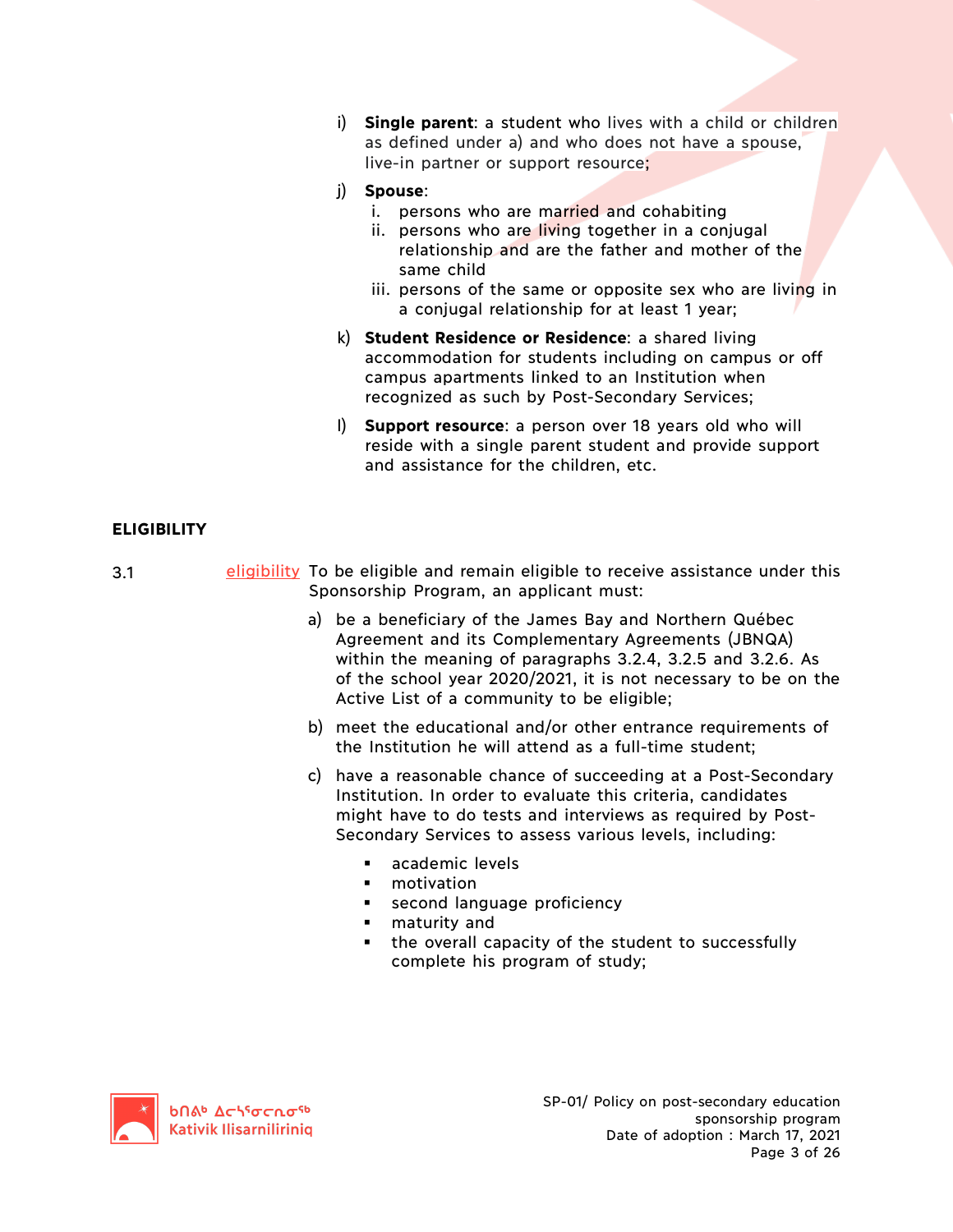- d) submit his duly completed application form by March 1<sup>st</sup> for the Fall session and by November 1<sup>st</sup> for the Winter session. However, for students who do not require housing or whose starting date differ from the usual Institution's starting date, they can submit their application up to 30 days before the beginning of the course;
- e) accept all responsibilities and obligations outlined in this Policy by signing the Sponsorship Agreement (*Annex A*);
- f) not receive funding from another source for the same purpose**<sup>3</sup>**;
- g) respect the KI Code of conduct and any applicable regulations;
- h) have received final approval from the Director;

## Moreover,

- i) when an applicant was previously sponsored under the Sponsorship Program:
	- i. he is deemed not eligible for at least:
		- § 12 months, if the sponsorship was terminated for breach or non-respect of this Policy or of the Code of Conduct;
		- § 6 months, if he has left without a valid reason
		- § 12 months after 2 medical withdrawal during a sponsorship. However, the student could be eligible earlier, if it is established by a physician selected by the Board that he is sufficiently recovered to resume his studies;
	- ii. he must have reimbursed any amount due (overpayment of allowances, etc.)**<sup>4</sup>**.
- 3.2 part-time A student enrolled as a part-time student**<sup>5</sup>** in a Recognized students Institution may be eligible to the reimbursement of tuition fees and required books provided that:
	- a) he has submitted his duly completed application form to Post-Secondary Services at least 30 days before the beginning of the course, and,
	- b) the course was approved by the Department, and
	- c) he has successfully completed the course.

<sup>5</sup> Including on-line courses



<sup>&</sup>lt;sup>3</sup> See section 6.9 a)

<sup>4</sup> However, when arrangements for reimbursement are made with Post-Secondary Services, the student may become eligible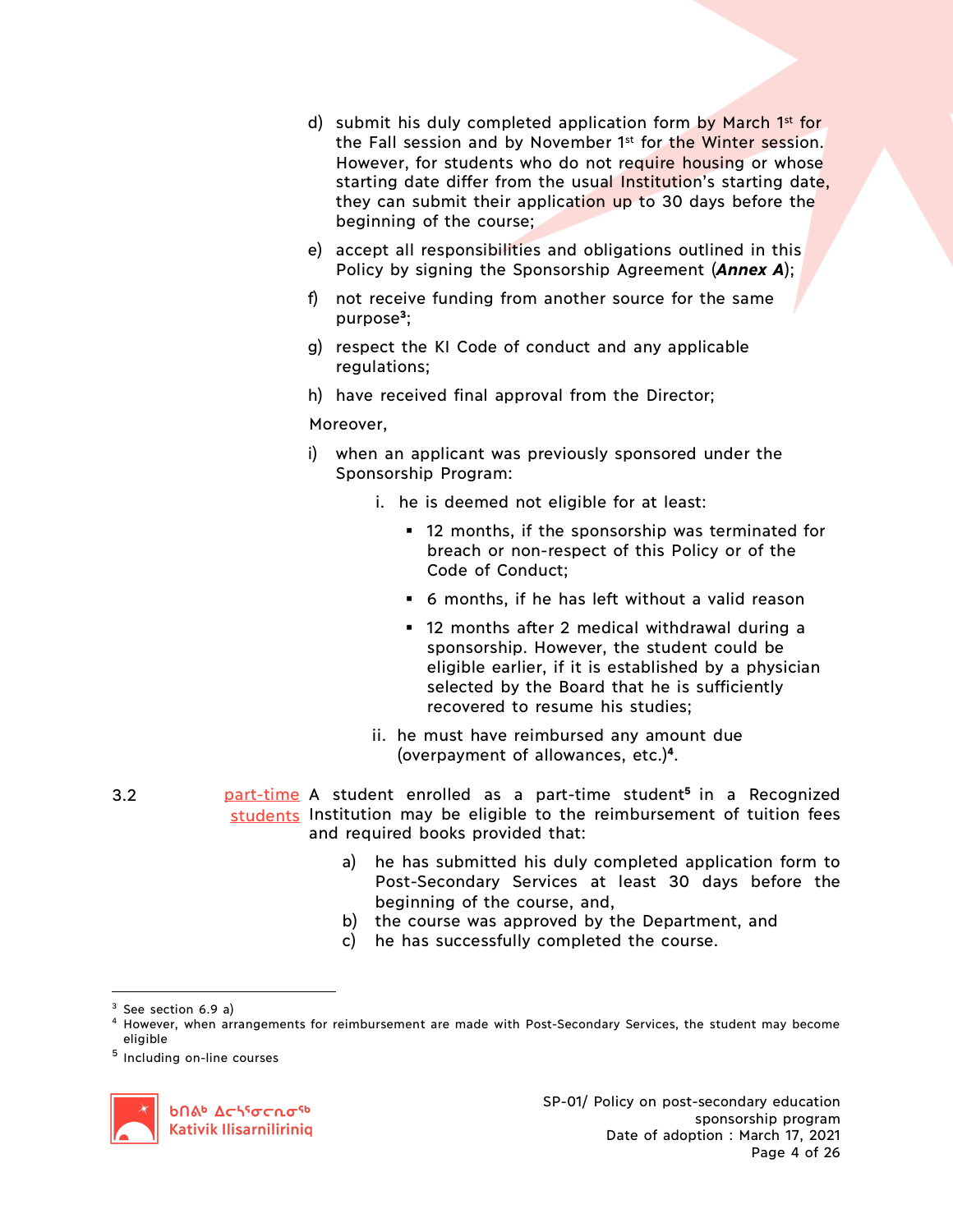3.3 mature students A student (minimum age of 21 years old) who has not completed his secondary 5 Diploma (DES) could be eligible for sponsorship if he meets the other conditions established in this Policy.

> Acceptance without a DES is the sole decision of the Institution and Post-Secondary Services is not responsible for providing upgrading courses to meet the acceptance requirements of the selected program.

3.4 other conditions/ Students are allowed to take up part-time work while being work sponsored. However, since students are sponsored on a "Full-Time" student status, it is their responsibility to ensure that the majority of their time is spent attending to their studies. It is also their responsibility to remain in good standing with their Institution, despite working at the same time.

## **APPLICATION PROCEDURE**

- 4.1 **application** All application requests must be received at the KI Post-Secondary procedure Services Montreal Office by the deadline established in 3.1 d). In order to be considered, the Application Form must be duly completed and accompanied by all the necessary supporting documents.
- 4.2 Selection of The selection of post-secondary programs and/or Institutions will programs be made by the applicant with the support of a counsellor from Post-Secondary Services if required. It is the applicant's responsibility to apply to and provide the Institution with all necessary application documents.

In the case of Secondary 5 students and certain first-time applicants, applications shall be done with the assistance of Post-Secondary Services and their local schools in Nunavik.

- 4.3 out-of-country The student must attend a public Institution within Canada. studies Students requesting sponsorship to attend a private Institution and/or out-of-province for valid reasons and the request must be justified. The sponsorship is subject to certain limitations for outof-province studies as described in section 5.2.
- 4.4 **Expenses** Any expenses incurred by the student prior to his application to prior to the Program will not be considered eligible for funding, except in application certain circumstances for the application fees to the Institution as provided in section 6.1.

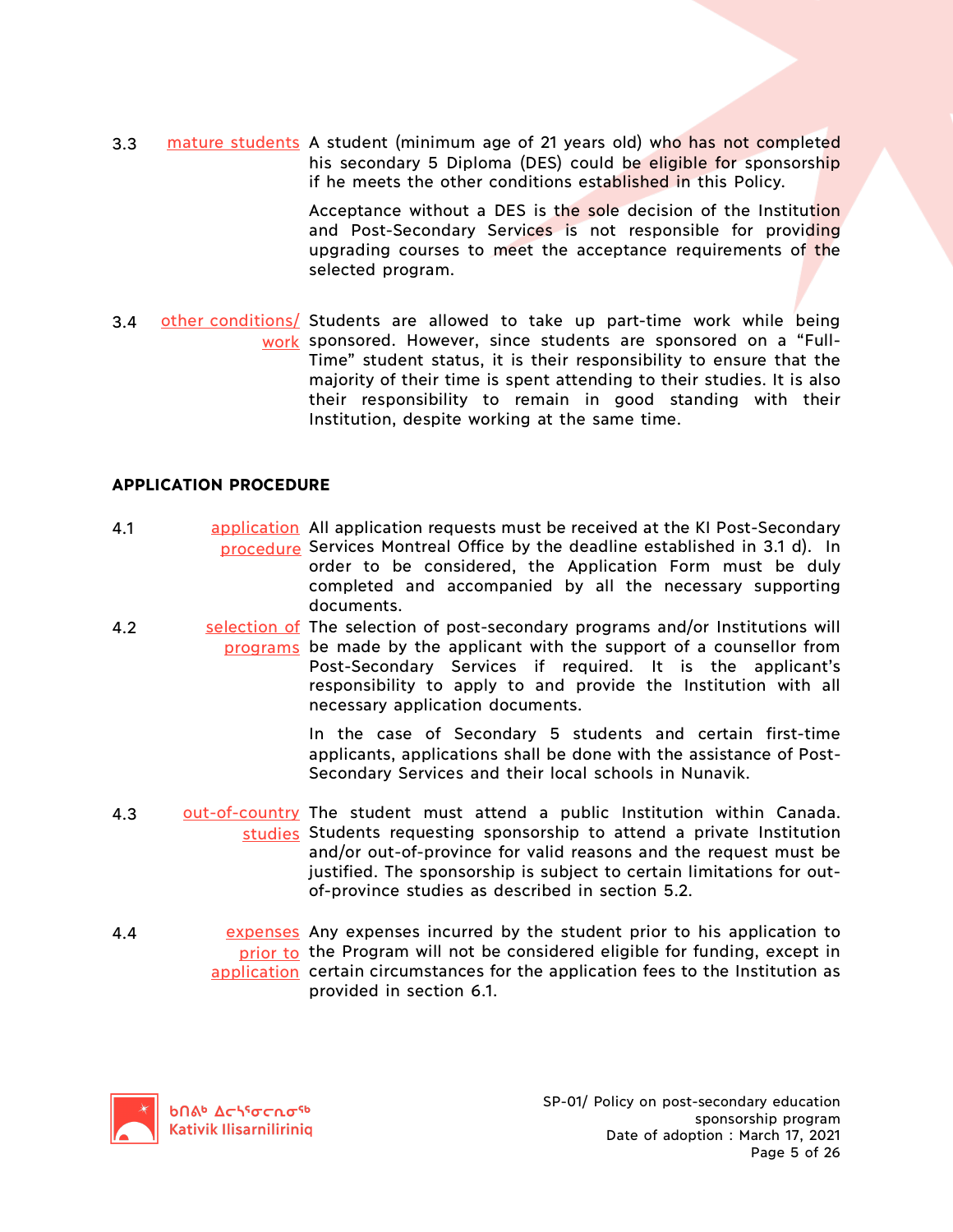## **PREMISES**

- 5.1 applicable rates All applicable rates and amounts under the Sponsorship Program and amounts are established in **Annex B**.
- 5.2 eligible costs If a student is approved for sponsorship to study out of the country in a program of study which is available at a Canada Post-Secondary Institution, the Sponsorship Program will only assume the eligible costs of sponsorship equivalent to studying at the Canada Institution. Additional costs may be covered by the student through other sources.
- 5.3 sponsorship When the student wishes to claim sponsorship for dependents, he for dependents must submit the "Declaration of Status" form with his application (see *Annex C*).
- 5.4 declaration of The student must immediately declare any subsequent change status change / regarding the recognized dependent, by submitting an amended dependent form to Post-Secondary Services without delay.
- 5.5 extension of The student who has completed his current semester and who has sponsorship school age dependent(s) will have his sponsorship continued for a reasonable period to allow the dependents to complete their term.
- 5.6 benefits from In cases where a student and/or members of the student's family spouse's employer are claimed as dependents through the spouse's employer, and thereby receive certain benefits such as travel and housing benefits, Post-Secondary Services will not provide funding for these same benefits.
- 5.7 children recognized Children can be recognized as dependents of the student, the as dependents student's spouse, but not both. Consideration will be given if said benefits are lower than those that would have been provided by Post-Secondary Services.
- 5.8 **income of a** When the student lives with a non-dependent spouse who is non-dependant working full-time with a revenue equivalent to 50% of the Low spouse Income Line as defined in 2.1 f), the spouse shall assume 50% of the rent and utilities (heat, hydro) as well as 50% of the babysitting fees that would be eligible for KI sponsorship.
- 5.9 2 sponsored When 2 sponsored students are sharing an apartment, both names students sharing must appear on the lease and living expenses are divided equally<sup>6</sup>. an apartment However, each student is entitled to full benefits regarding moving and furniture.

 $6$  See section 6.9 d) for more details

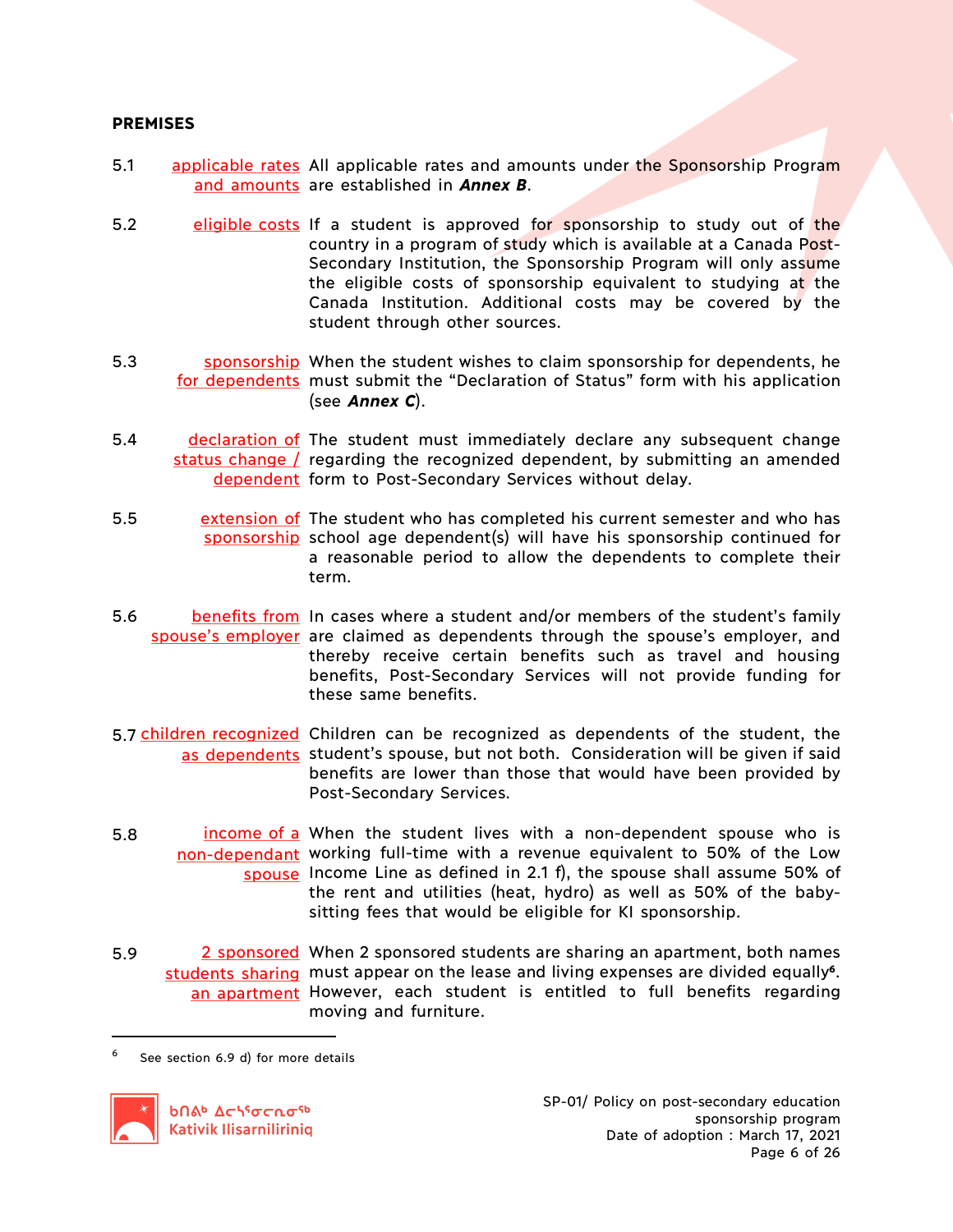5.10 **builing or original Unless otherwise specified, the student must submit the original** receipt receipt for any expense claimed under this Policy.

# **AREAS OF ASSISTANCE FOR FULL-TIME STUDENTS**

- 6.1 **application** Application fees to Recognized Institutions are paid or reimbursed fee in full but for a maximum of 2 applications per year (per level of study).
- 6.2 tuition fees and a) Tuition and registration fees will be paid in full for students registration fees registered full-time at a Recognized Institution;
	- b) Tuition will be paid only for those courses, which are officially listed as requirements by the Post-Secondary Institution for the completion of the program of study;
	- c) Other courses may be approved by the Director of Post-Secondary Services. In this case, the student must first consult with his KI Post-Secondary counsellor and this prior to register in the course;
	- d) Any mandatory examination fees required to be able to practice in the field of studies are also eligible for sponsorship (nurses, lawyers, etc.).
- 6.3 books, equipment a) & supplies
	- The cost of books and equipment<sup>7</sup> which are officially listed as requirements by the Institution for completion of the program of study will be paid in full**<sup>8</sup>**;.
	- b) A lump sum is provided each semester for consumable school supplies such as pencils, paper and other similar objects (no receipt required);
	- c) Upon submission of appropriate receipts, the student may be reimbursed up to a maximum of \$500 per academic year for purchasing material or equipment needed at home for his study area, such as office chair, headset, etc.).
- 6.4 Internet and The following fees are eligible for funding up to the maximum telephone fees established by KI:
	- a) Internet fees on a monthly basis (no receipt required);
	- b) Telephone fees on a monthly basis (no receipt required).

Including tools and special clothing

<sup>8</sup> However, rentals of equipment might have to be considered if appropriate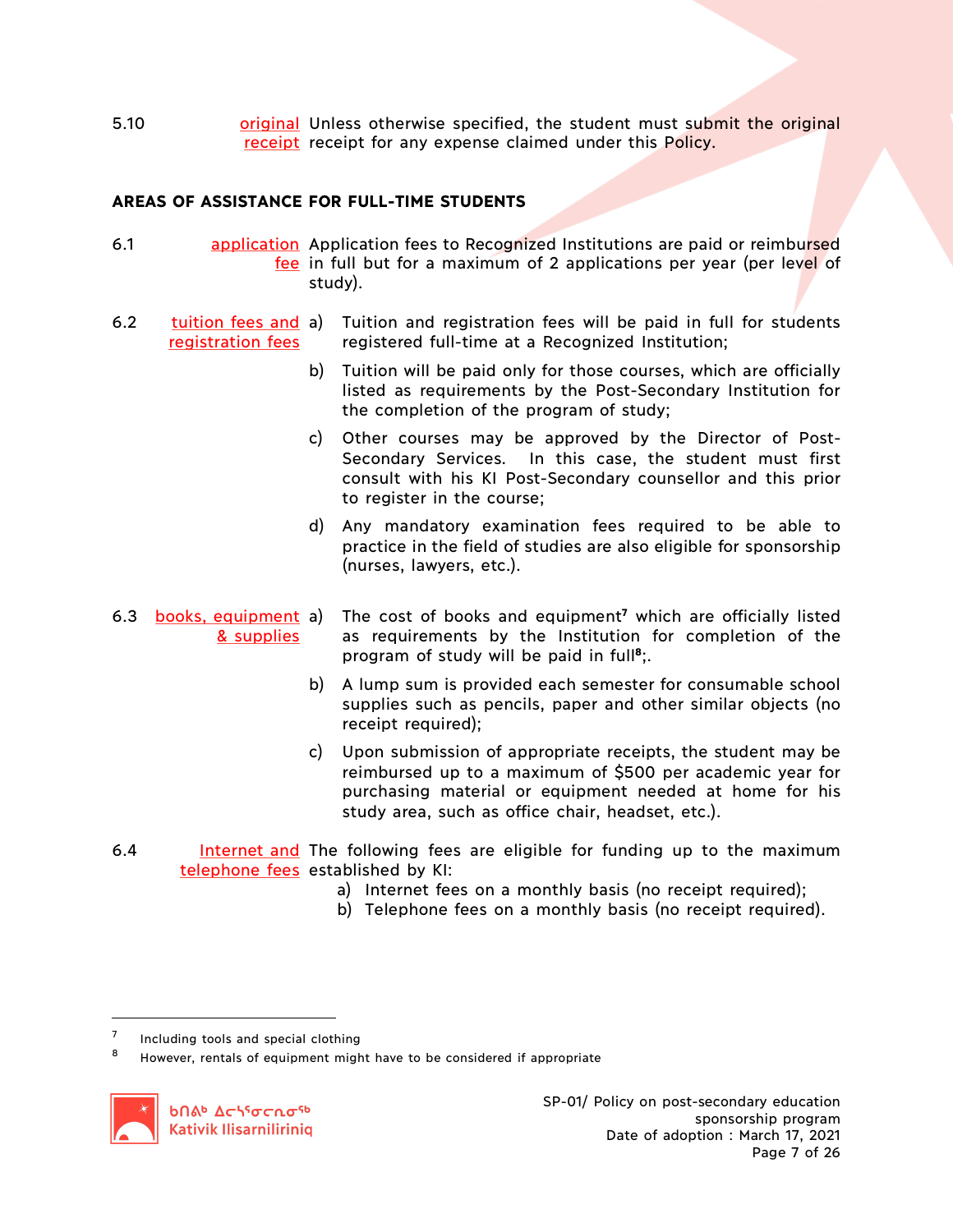6.5 **tutorial Students are entitled to tutoring up to one hour per week, per** assistance the number of courses taken. The total hours maybe used for tutoring in one single course or spreaded over the other courses. Additional hours may be approved by the Director but, prior to receiving extra tutoring hours, the counsellor from Post-Secondary Services must assess the need and have approval from the Director. The KI Post-Secondary counsellor can arrange for tutorial services. If needed, a form must be completed to receive reimbursement or payment of tutoring.

- 6.6 transportation to the home community Students and their dependents are entitled to a return trip by the most direct and economical route between the student's home community and the area of the Institution attended as follows:
	- at the beginning and end of each school year
	- at Christmas
	- at Spring Break or at another time as determined by Post-Secondary Services.

Necessary taxi expenses to and from the airport will be reimbursed upon presentation of receipts.

KI shall not prepay nor reimburse expenses incurred for excess baggage;

- b) With the prior approval of the Director, students and their dependents may receive an additional return trip in cases of emergency related to the death of immediate family members (spouse, child, father, mother, brother, sister, grandparents and grandchildren);
- c) To permit the student to attend an exam or an entrance interview or classification in a Post-Secondary Institution, KI may provide a trip, but only if the said exam or interview is scheduled more than two weeks prior to the beginning of classes. A return trip (without dependents) will be provided from the student's home community to the closest location of the exam;
- d) Transportation benefits must be taken within the same school year, after what they are deemed forfeited;
- e) The student may transfer one trip to his father, mother, siblings, grandparents or uncles and aunts to visit him in his locality of studies. The costs of travel incurred by the person

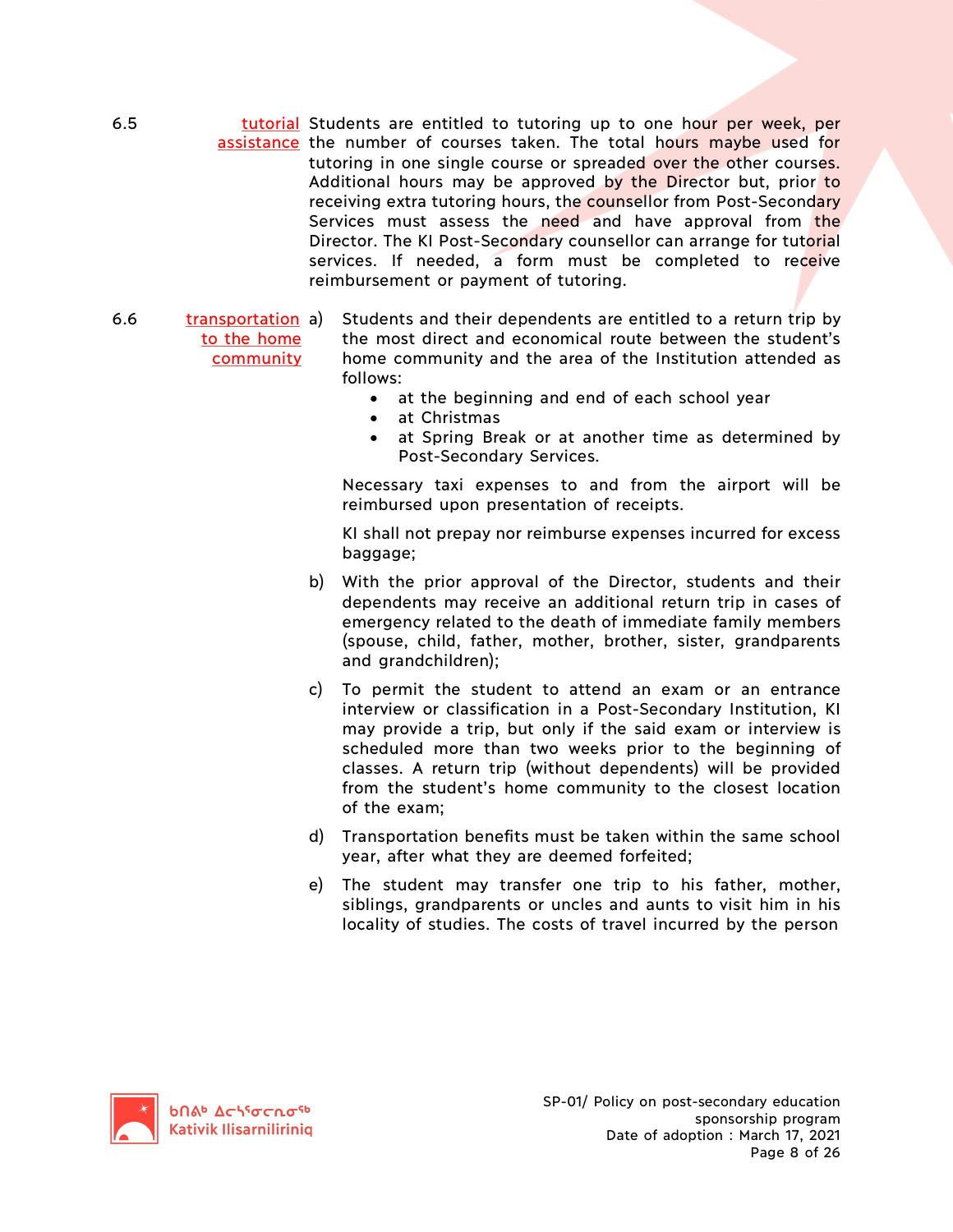to whom the trip was transferred shall not exceed what it would have cost for the student to travel<sup>9</sup>.

- f) Subject to section 6.10.3, students returning home must do so within 7 days of completing a semester or discontinuing their studies.
- g) Any changes to confirmed reservations that entail additional costs will be charged to the student unless due to unforeseen circumstances.
- daily h) transportation at the locale of study Funds for bus or train passes which are required for daily transportation in the area of the Institution will be provided for the student and their dependents. In the event that a student is unable to access public transportation, other economical and practical methods will be considered.
- chaperons for students Nunavik students who are to live in the city for the first time may be accompanied at this occasion by a family member and KI will cover the airfare, meals and taxi for a duration of 5 days for this person.
- 6.6.1 change The Director may authorize, no more than once a year, a student of destinations to travel to a Nunavik community other than his community of departure. The request must be for valid reasons and submitted with the travel request. If this change incurs expenses exceeding what it would have cost to travel to the original point of departure, the student will however have to assume or reimburse these additional expenses. Arrangements can be made with Post-Secondary Services to recuperate these additional costs from the living allowance, make the appropriate deductions, etc.
- 6.7 cargo Students and their dependents are entitled to a cargo allowance for transportation of personal effects once at the beginning and once at the end of the Sponsorship Program and as follows:
	- a) students and their dependent(s) of 12 years old and over: 135 kg each;
	- b) dependent(s) between 2 and 11 years old: 90 kg each;
	- c) dependent(s) under 2 years old: 45 kg each.
- 6.8 **daycare When required and necessary, Students may be entitled to** and babysitting reimbursement of daycare or babysitting fees of a dependent child as follows, for services provided by a person not residing with the student.

**<sup>9</sup>** A transferred trip will be considered as a taxable benefit for the student and included in his revenue as per section 13.3 below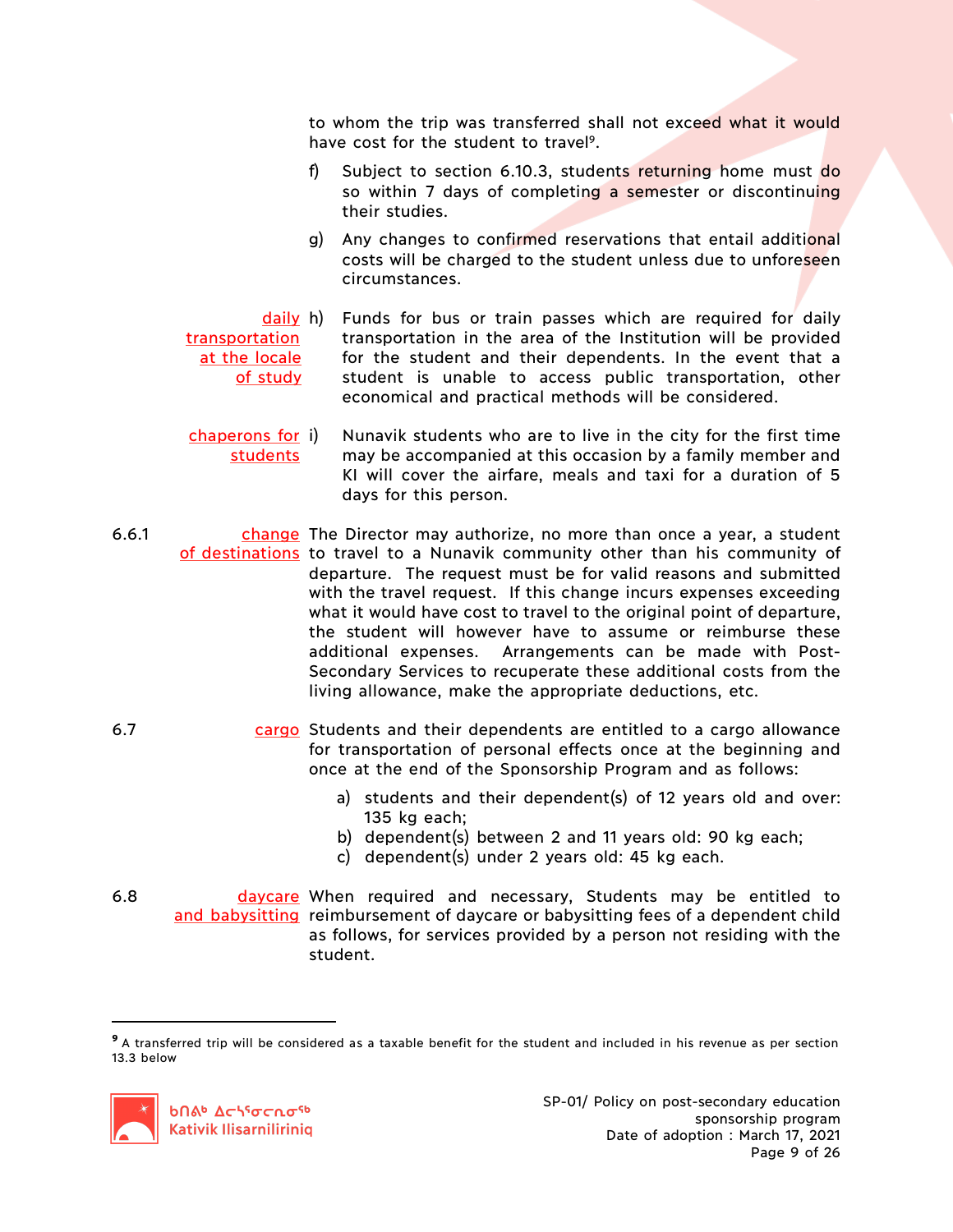The reimbursement of these fees is subject to section 5.8, where a non-dependent spouse might have to contribute.

## *Public and subsidized*

a) A maximum daily amount as established by law is paid for public day care and subsidized home care for each child;

## *Private home day care*

b) A maximum amount as determined by KI for eligible dependent children is paid for private home day care;

## *Babysitting*

c) When a student has classes while his school-age child(ren) does not have classes, babysitting fees are paid or reimbursed according to the rates established above.

Receipts must be submitted.

Moreover, the above allowance may also be provided under the same conditions for the summer camp of dependent children.

Other situations may require a student to request additional funds under the terms of this section, which may be granted if deemed appropriate upon authorization of the Director.

- 6.9 living a) allowance Food, lodging, local travel, tuition, recreation, etc. are essentially covered under the sponsorship agreement; any other sources of income from employment or government agencies must be declared by the student at the time of application. This income will be considered in computing the student's living allowance. Scholarships, bursaries and or awards are not considered in computing the student's living allowance;
	- b) Income earned or assistance provided by a student's spouse, dependents, or other relatives are not considered in determining the sponsorship of the student except for the "Lodging";
	- c) Allowances will not be provided for "part-time" students or fully employed students who work at least 35 hours per week. However, their costs of tuition, books and supplies will be provided upon successful completion of the course, unless the student receives funds for these expenses from other sources;
	- d) Sponsored students living at home with their parents in the area of the Institution are entitled to:
		- i. room and board allowance
		- ii. pocket money
		- iii. personal care items
		- iv. phone

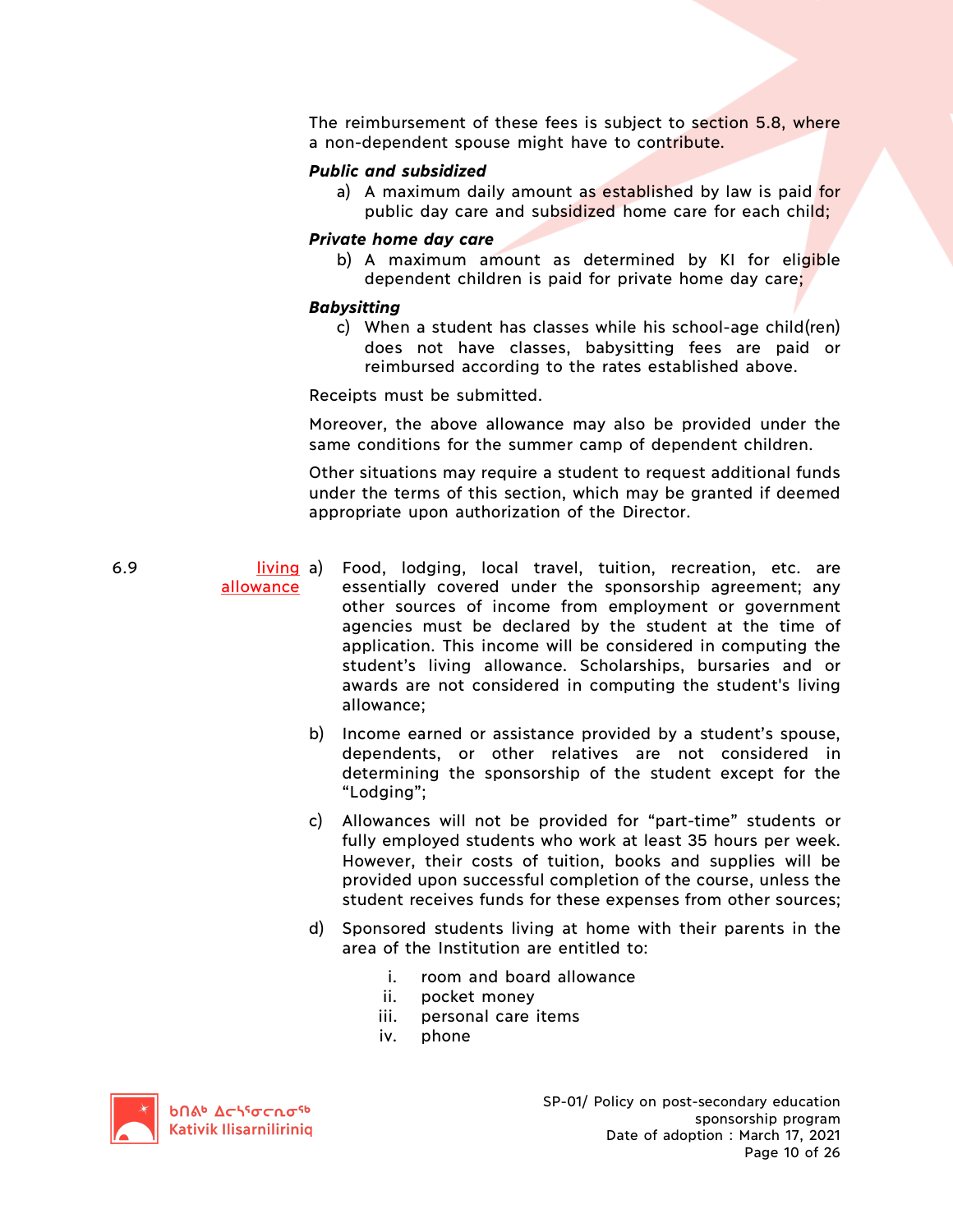- v. the internet (the invoice must be under the student's name)
- vi. bus or train passes as per section 6.6.

# 6.10 lodging

- 6.10.1 **Student First year students without dependent may have to stay in the** residence10 student residence where available**<sup>11</sup>** and as determined by Post-Secondary Services. Should there be a waiting list, Post-Secondary Services will arrange for short-term temporary accommodation.
- 6.10.2 **apartment** Students with dependent(s) and students not subject to 6.10.1 are entitled to a furnished apartment under the following conditions

## *Montreal area / KI arrangements*

Within the Montreal area, where the majority of students are studying, a student eligible to an apartment has the following options:

## *KI leased apartment*

a) Post-Secondary Services may organize the arrangements signs the lease, provides the services of transportation of personal effect, etc.; students will be presented with 2 options of areas to be housed upon acceptance of their sponsorship. Post-Secondary Services will consider their preferred area when assigning apartments;

## *Opt out provision*

b) A student eligible to an apartment may opt out from this provision by making his own arrangements for lodging and by notifying PSSS within 60 days of the start of their courses. In such situation, he may benefit from funding up to the applicable CMHC rate  $+$  %10 in the area of the apartment (see Annex E);

By opting out, the student relinquishes his rights from all housing services provided by KI and will not be eligible to benefits such as KI furniture, household supplies, storage of furniture, etc. However, the student may receive an allowance:

i. for the purchase of furniture and household supplies up to an amount determined by KI; this allowance is paid only once but a student who is returning after an interruption of studies may be eligible a second time, when a period of 5 years

 $10$  See definition in 2.1 m)

 $11$  And if the student also meets the criteria of eligibility of the said residence

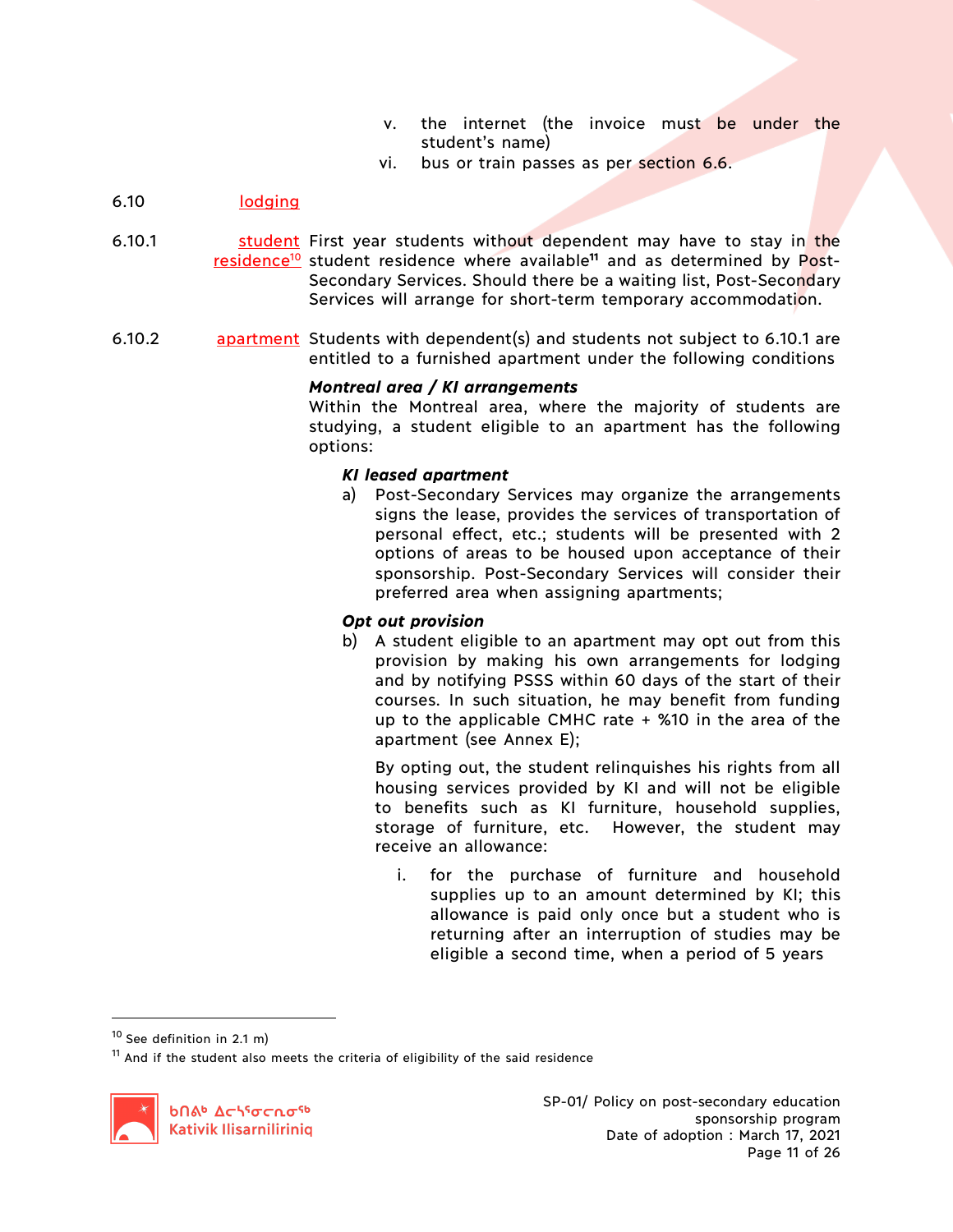has elapsed since he received the first allowance. If the return following an interruption occurs before the 5 year period, the student could keep the receipts and claim the allowance once the 5 year period has elapsed.

- ii. of \$500 annually during the course of his sponsorship to help acquire additional items or improve his living situation. No receipt is required;
- iii. for certain expenses for moving his furniture, once at the beginning of the opt out and once at the end. Post-Secondary Services will make payment arrangements with the company up to a maximum amount predetermined by KI.

The student is personally responsible for any other costs or expenses;

# *Other areas (outside the Montreal area)*

c) In any other locations outside the Montreal area, paragraph b) applies and the student makes his own arrangements, sign the lease, etc. Post-Secondary Services will pay up to the equivalent of the average rental rate established by the Canadian Mortgage and Housing Corporation  $+$ %10 for that location (CMHC rate)<sup>12</sup>

## *Size of the apartment*

d) In order to establish the size of the lodging required by a student, the "Appendix on Apartment Distribution" in Annex D will be used;

## *Coverage*

e) The lodging costs include only the actual rental costs of the premises, utilities, and necessary furnishings (if applicable), but do not include costs related to, television/cable, or parking for vehicles;

# *Furniture*

f) For KI furnished apartments, the furniture must remain in the apartment and no expenses will be assumed by KI for the moving or storage of personal furniture. However, the student receives an allowance of \$500 annually during the course of his sponsorship to help acquire additional items or improve his living situation. No receipt is required;

<sup>12</sup> For Out of province: if the program is not offered in Quebec, the maximum will also be the CMHC +10% of the rate applicable to the location of study. This language doesn't accommodate the new conditions of sponsorship with the ITK funding.



 $\overline{a}$ 

SP-01/ Policy on post-secondary education sponsorship program Date of adoption : March 17, 2021 Page 12 of 26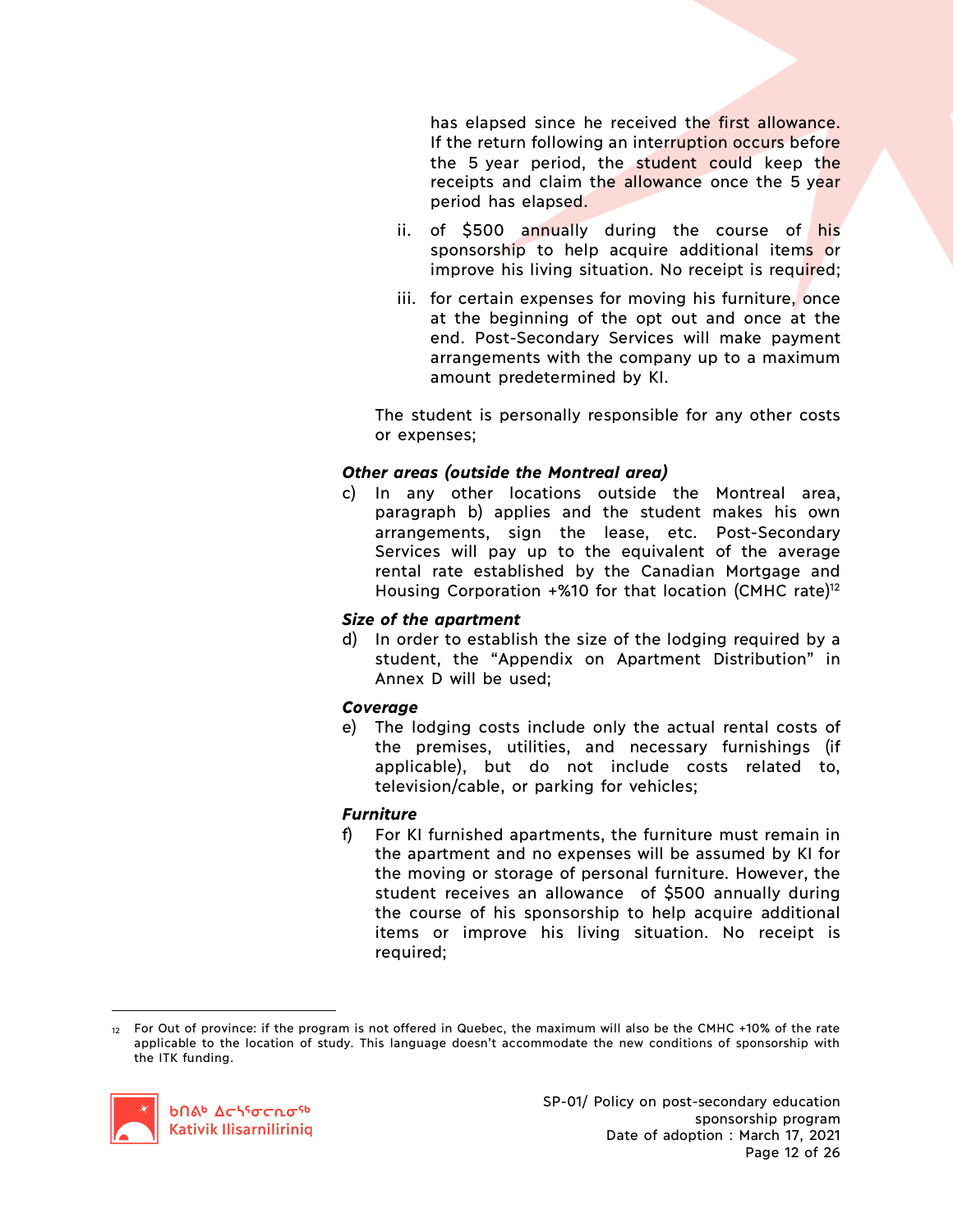## *Student owner*

g) When the student is the owner of the accommodation, an amount may be agreed upon in lieu of rental and related costs up to the applicable CMHC rate  $+$  10% to the area of the dwelling;

## *Financial contribution of the spouse*

- h) The rent subsidy is subject to section 5.8, where a nondependent spouse might have to contribute to the cost of rent and utilities (heat, hydro).
- 6.10.3 summer Any returning student who is working**<sup>13</sup>** during the summer and accommodations who is wishing to remain in KI leased apartment during the summer months must submit a request to the Director prior to April 30th. In such case, students have to provide for all of their own living expenses and have to provide 50% of the rent. Letter of employment, start & end date are required.
- 6.10.4 **moving When housing is organized and arranged by Post-Secondary** related expenses Services, certain necessary moving related expenses during the Sponsorship Program may be eligible such as transportation of personal effect, dishes, mattresses, bicycles, etc. However, KI will not assume expenses related to the moving of any other personal furniture.
- 6.10.5 **pets not When housing is organized and arranged by Post-Secondary** allowed Services, no pets are allowed in the apartments, even if the building rules are to the contrary and are allowing it.
- 6.11 **recreational This benefit is designed to encourage students and their** activities dependents to participate in extracurricular activities while at the same time achieving good academic results (such as music lesson, sports, etc.). The funds may be used either by the sponsored student or by his dependents for the registration of for purchasing the necessary equipment. The student will be reimbursed up to a maximum of \$500 annually in addition to \$250 for each dependent. Original receipts are required and must be submitted to Post-Secondary Services.
- 6.12 other activities Students are entitled to a funding up to \$500 per academic year related to the to participate or attend activities that are organized by their program of study Institution and which are related to their program of study.

<sup>13</sup> Or for other exceptional reasons as accepted by the Director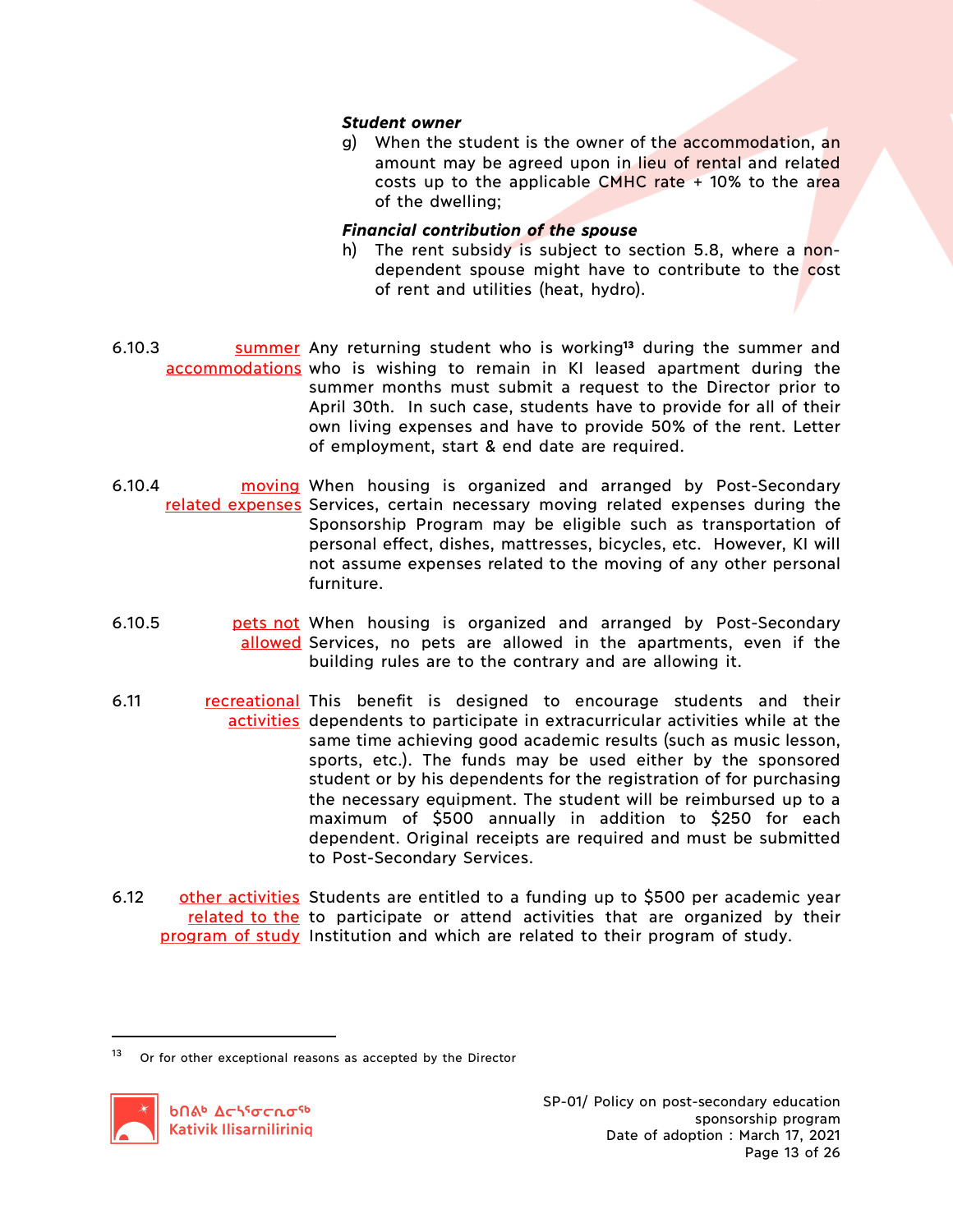6.13 **Student Students are entitled to a reimbursement up to \$500 per** wellness funds academic year for covering the cost of health related services for himself and not already reimbursed by the Program on Noninsured health benefits for First Nations and Inuit (NIHB) such as nutritionist, behavioral therapist, elder support and consultation. This allowance may also be used to cover the portion of a NIHB benefit that is not fully covered (deductible).

> The funds would be reimbursable based on a treatment plan or receipt.

## **SPONSORSHIP LIMITATIONS**

- 
- 7.1 length of a) study a) While adhering to all the applicable sponsorship regulations and conditions set out in this document, the total sponsorship provided to an individual student shall not exceed the time limits as set in article d) below;
	- b) A "Student Month" is the unit of measure for budgetary and sponsorship limitations purposes. It is a month in which a student has received educational sponsorship, under the terms of this Sponsorship Program in order to attend on a full-time basis a Recognized Institution. For part-time students, each full-credit course will count for two "student months";
	- c) The number of "student months" will vary according to the length of a particular program of study. In exceptional circumstances, students may be provided with additional student months. This must be approved by the Director;
	- d) The following are the maximum number of "student months" of sponsorship which may be provided to complete these post-secondary education levels:

| 1. Community College or C.E.G.E.P. etc.: | 40 student months |
|------------------------------------------|-------------------|
| 2. CEGEP 3-year Technical program :      | 60 student months |
| 3. Bachelor's Degree (3 yr program) :    | 40 student months |
| 4. Bachelor's Degree (4 yr program) :    | 48 student months |
| 5. Master's Degree or Equivalent :       | 24 student months |
| 6. Doctorate (Ph.D. ):                   | 60 student months |
|                                          |                   |

- 7.2 **Summer** Currently sponsored students will be sponsored for study during sponsorship the summer months if they meet the following criteria:
	- a) it allows them to complete their program of study at the end of the summer session, or

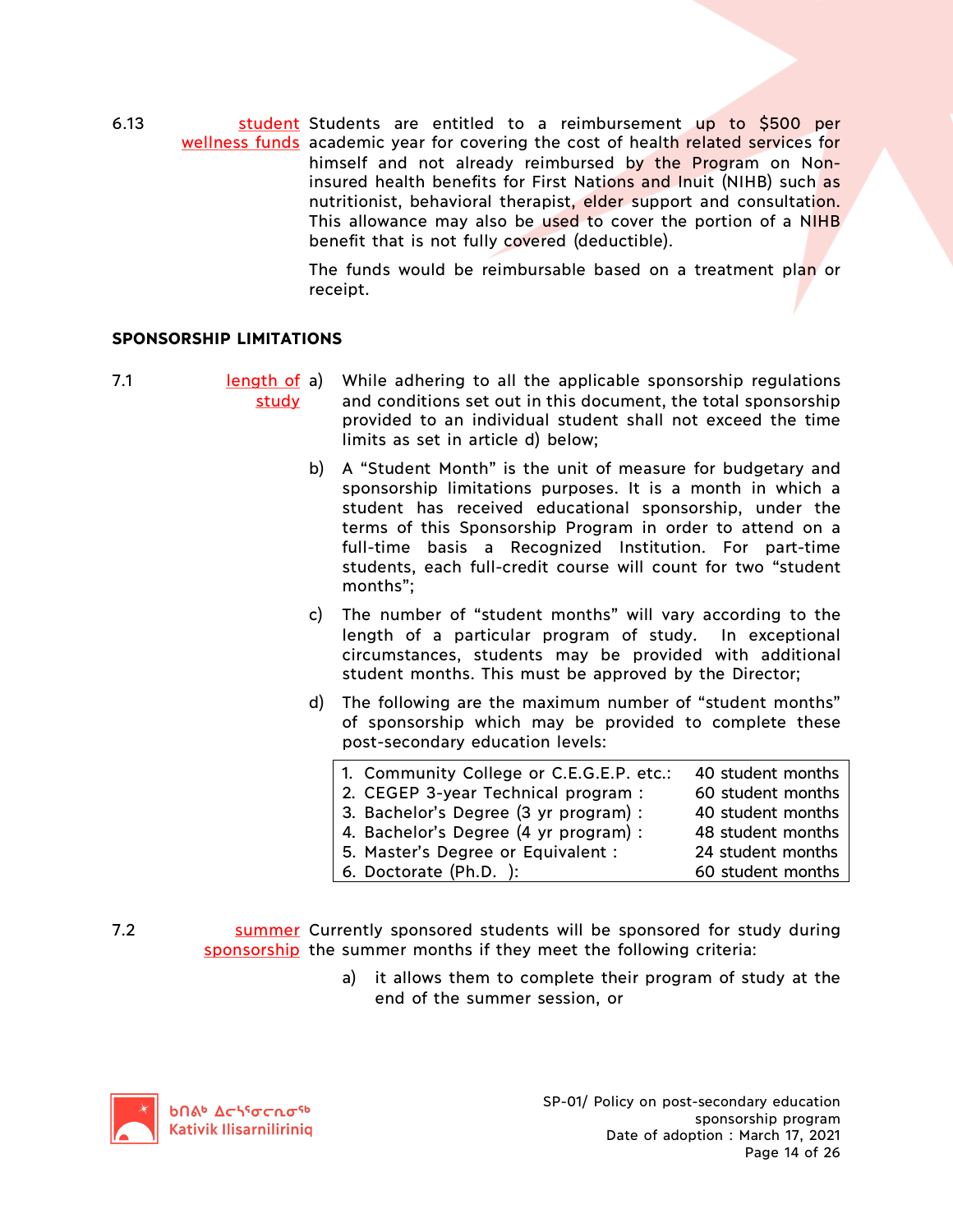- b) it is a requirement of their program which is running through the summer, or
- c) they require prerequisite courses for a program of study, which commences immediately following the summer session in question and cannot be taken in the following academic year, or
- d) the student must wait for his dependent children to complete their current school year.

## **STUDENTS RESPONSIBILITIES**

8.1 **course** Students must:

- a) attend all classes in the program in which they are registered and make every effort to succeed in their studies in order to maintain their sponsorship:
	- College level students must be registered as fulltime students and meet the requirements of the Institution (students passing less than 4 courses will normally be put on probation by the Institution);
	- University level students must successfully complete 12 credits per semester or 24 credits overall per year in order to maintain their sponsorship for the following semester;

In case of an absence from class, advise his counsellor in advance or as soon as possible; absenteeism from school is only warranted for a valid reason;

- b) adhere to the rules, regulations and conditions of the Post-Secondary Institution they are attending;
- c) attend scheduled meetings with their counsellors and maintain a regular contact with the student counsellor assigned to them by Post-Secondary Services. The nature and regularity of this contact will be established in the beginning of the school year with the student's counsellor;
- d) attend all study and tutoring sessions that have been organized for them;
- e) inform their Post-Secondary Services counsellor of a course change, a course drop or a program change before proceeding with the change;

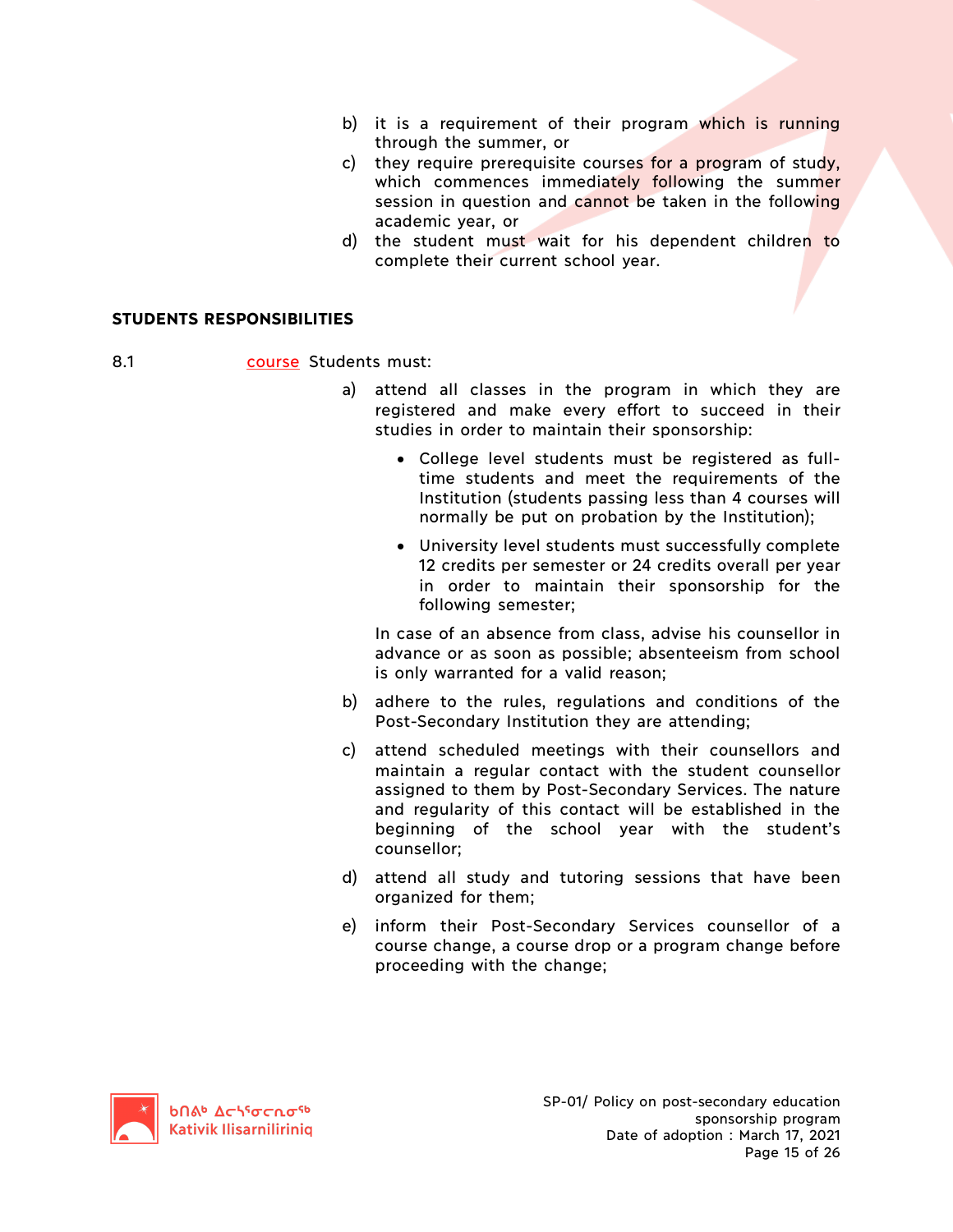- f) successfully complete their semesters as per article 8.1a). After an incomplete or unsuccessful semester (namely where the Institution does not allow the student to continue studying), the student will be required to wait a minimum of one semester and submit a new sponsorship request.
- 8.2 **Student Students living in a residence must adhere to the rules and** residence conditions established for that residence. Students who neglect or disregard this responsibility may affect their sponsorship under the terms of this Policy. The student may be held responsible for any costs incurred for damages he would have caused.
- 8.3 students living in apartments a) Students must adhere to the rules, regulations and conditions outlined in the lease of the apartment. It is the responsibility of the students to familiarize themselves with the lease and its conditions;
	- b) Allowances for students living in apartments will be determined according to KI's "Allowances for Post-Secondary Students";
	- c) Students must demonstrate responsibility in caring for the basic furnishings and other items, which are provided with the apartment. Students who neglect or disregard this responsibility may affect their sponsorship under the terms of this policy and may be held responsible for costs incurred due to damages;
	- d) Apartments are provided as accommodation for the exclusive use of the students and their dependents and must not be used for any other purpose. Moreover, for housing organized and arranged by Post-Secondary Services, the student shall ask in writing an authorization from the Director, in order to allow any guest to stay more than a week in his apartment.

# **RESPONSIBILITY OF POST-SECONDARY SERVICES**

9.1 **Specific** Post-Secondary Services will: responsabilities

- a) follow-up and evaluate each request for sponsorship under this Sponsorship Program;
- b) provide academic, career, and personal counselling to sponsored students and their dependents;
- c) facilitate the adaptation of sponsored students to their new environment through academic placement, choice of educational program, tutoring, accommodation, etc.;

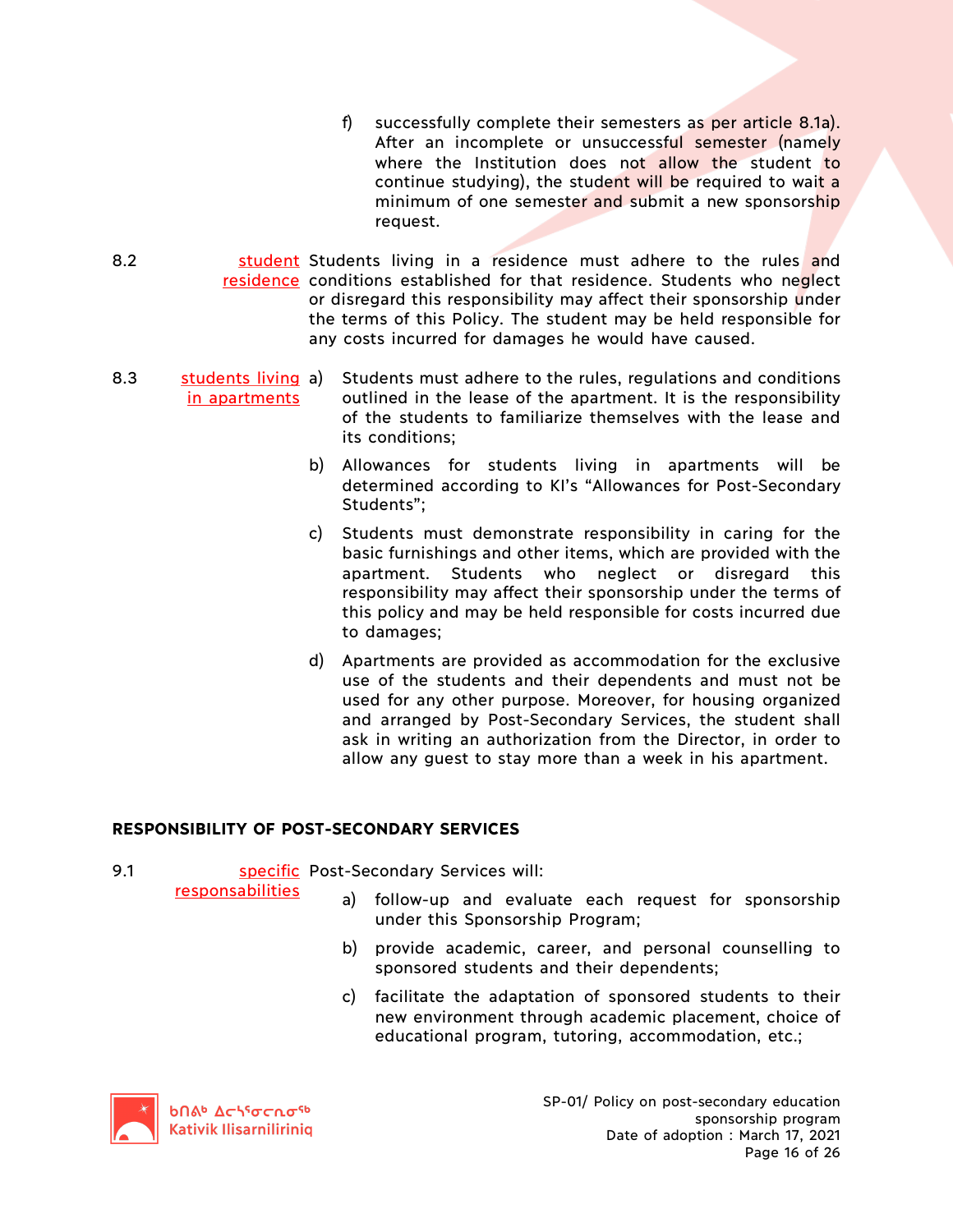- d) establish and maintain a communication network between KI and various contact persons in educational Institutions and organizations involved in the advancement of the students subject to the protection of personal information as mentioned in 13.1;
- e) serve as post-secondary resource centre for any Inuit beneficiary as well as anybody of the KI education network in Nunavik;
- f) carry out any other relevant activity considered necessary for the successful operation of the Post-Secondary Sponsorship Program.

# **INCENTIVES FOR POST-GRADUATE STUDIES**

10.1 amounts As an incentive, KI allocates an amount of:

- a) \$1,714 for every student who receives a degree at the Bachelor's level;;
- b) \$2,638 for every student who receives a degree at the Master's level;
- c) \$5,275 for every student who receives a degree at the Ph.D. level.

# **APPEAL PROCEDURE**

11.1 **process and Should a student be convinced that sections of this Sponsorship** criteria Program have not been fairly applied to his situation, he must first address the issue with the Director of Post-Secondary Services within 15 days of the decision he wishes to appeal.

> If after this review the student still believes that sections of this sponsorship program other than sections 3.1d), 4.1 and 7 have not been fairly applied to his situation, he may submit his case to an Appeal Board within 30 days of the decision made by the Director. Sections 3.1d), 4.1 and 7 are not subject to an appeal and are final.

- a) The KI Executive Committee shall serve as the Appeal Board. The composition of the Appeal Board may be changed with the approval of the Council of Commissioners;
- b) The student must submit his request in writing to the Assistant Director General with a summary of his case. The Assistant Director General assess the request to ensure it meets the criteria in which, it will be submitted to the Appeal Board;

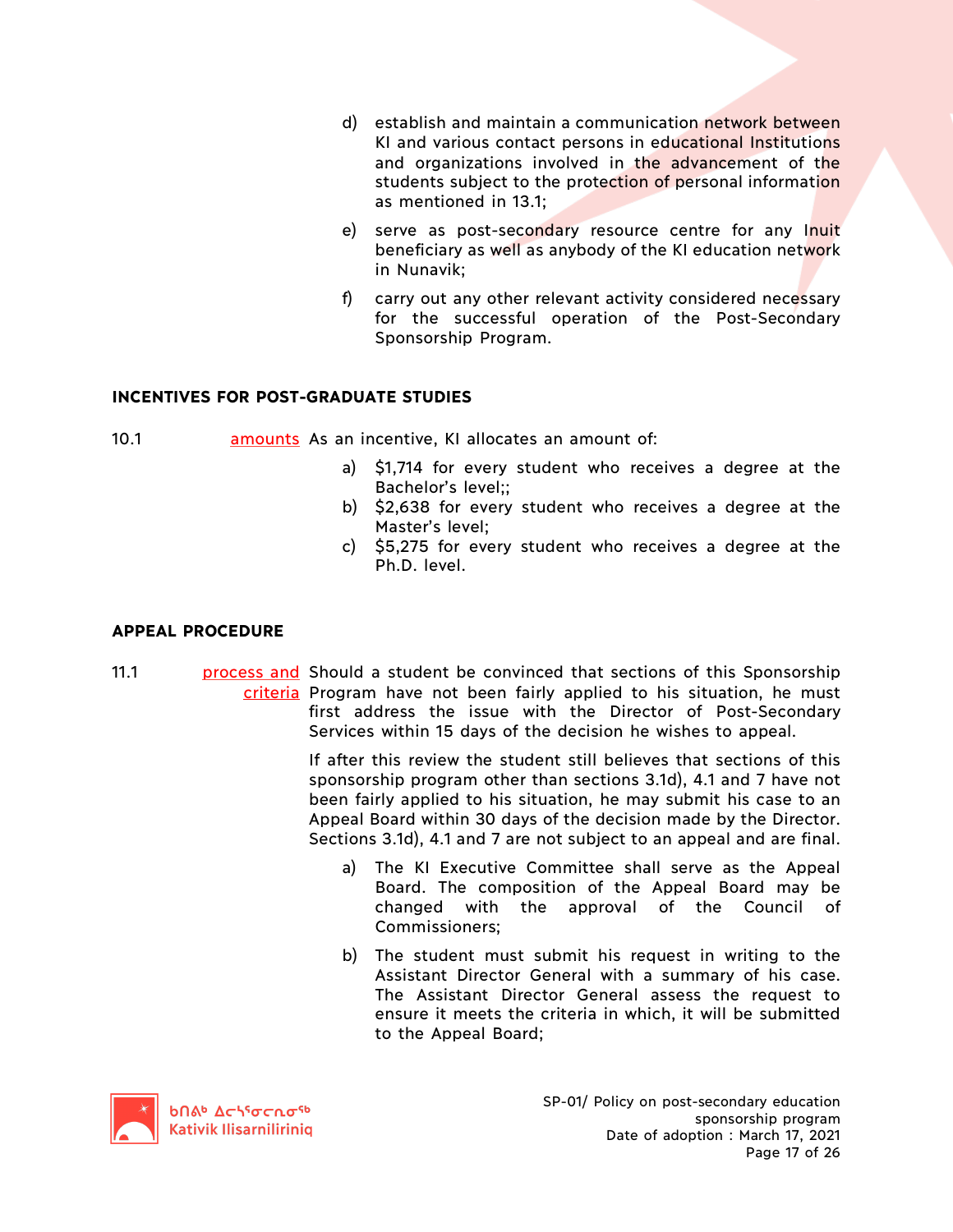- c) In cases involving termination of sponsorship, the student shall have the option to be heard by the Appeal Board to explain his appeal (by phone or otherwise, if deemed appropriate);
- d) The decision of the Appeal Board is to be consistent with the Sponsorship Program policies and requirements and is final and binding.

# **DISCLAIMER / KATIVIK ILISARNILIRINIQ**

12.1 scope KI, its employees, representatives and officers are not responsible for any loss, damage or injury suffered by any student or a dependent either before, during or after his enrolment in the Sponsorship Program, whether residing in one of the residences sponsored by KI or elsewhere.

> The disclaimer attached, as Annex A must be signed in every instance of sponsorship.

## **FINAL PROVISIONS**

- 13.1 **protection**/ The Act respecting Access to documents held by public bodies personal and the Protection of personal information applies to KI activities information and operations and therefore, any personal information regarding a student cannot be divulged to a third party if not otherwise provided in the law unless the student expressly gives his authorization**<sup>14</sup>**.
- 13.2 end of funding KI may terminate the funding of a student at any time in the case of a false declaration, fraud or for non-respect of the conditions applicable to the Sponsorship Program.
- 13.3 statement of The taxation acts requires that KI issues at the end of each income and calendar year, a statement of income (T4-A and Relevé 1) for any taxable benefits taxable benefits granted.

All trips made by the student and his dependent(s) are taxable at the federal level but not at the provincial level.

- The student has to include such benefit on his income tax report.
- 13.4 reimbursement In exceptional circumstances, the Director may authorize the reimbursement of reasonable of reasonable expenses not otherwise covered by this Policy if justified, expense necessary and if in accordance with the objectives of the Sponsorship Program.

 $14$  For instance, for the parents of an adult student asking for certain information about their child, KI will need to be authorized by the student.

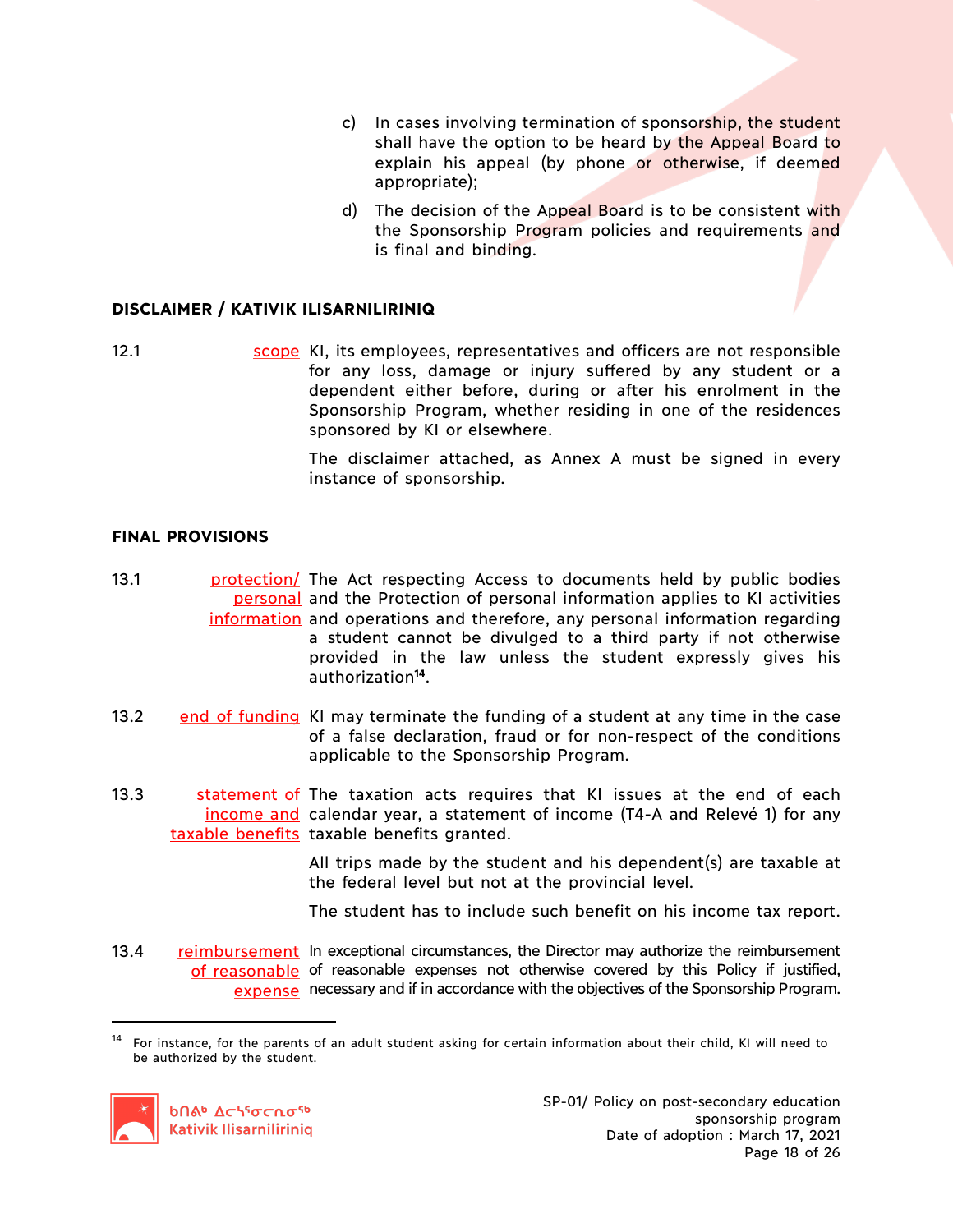# **ANNEX A**

## **STUDENT AGREEMENT POST-SECONDARY EDUCATION SPONSORSHIP PROGRAM**

I, , agree to : *(Print name)*

- 1) abide by the policies and directives applicable to Post-Secondary students and fulfill and respect all obligations and requirements applicable to the Sponsorship Program;
- 2) attend all the scheduled courses and tutoring of my program of study;
- 3) complete all required assignments;
- 4) meet with the KI Post-Secondary counsellor, when required;
- 5) respect the travel arrangements made for me and my dependents by KI.

## **And,**

6) I understand that I might be withdrawn from the KI Post-Secondary Education Sponsorship Program Policy notably if I or one of my dependents do not respect all the conditions applicable to the Sponsorship Program including the Code of Conduct for Students of the Post-Secondary Education Sponsorship Program. I have the responsibility to inform my dependents (if any) of the rules and conditions applicable under the Sponsorship Program.

I agree to indemnify the Kativik Ilisarniliriniq, its employees, representatives or officers, for all claims, actions, costs, expenses and demands in respect to injury, loss or damage that I or my dependents may have caused to KI or a third party (landlord, etc.)

This disclaimer, waiver, release and indemnity is binding on me and on my heirs, personal representatives, successors and assigns.

I hereby agree that, in the event that I or my spouse or parent/tutor/guardian cannot be contacted within a reasonable period of time, the person in charge then designated by KI, be appointed to authorize the admission to a hospital or to any other medical facility, if deemed necessary by medical personnel, and that emergency medical treatment recommended by a medical doctor be given to the above-named student, while under the Post-Secondary education sponsorship.

I have read and understand the above and all of the requirements pertaining to the Sponsorship Program Policy and the Code of Conduct for Students of the Post-Secondary Education Sponsorship Program and I agree to abide by them.

Signature : \_\_

DATED this day of 20 , in

**NOTE** : If the student is under the age of 18 years, this document must also be signed by a parent or guardian.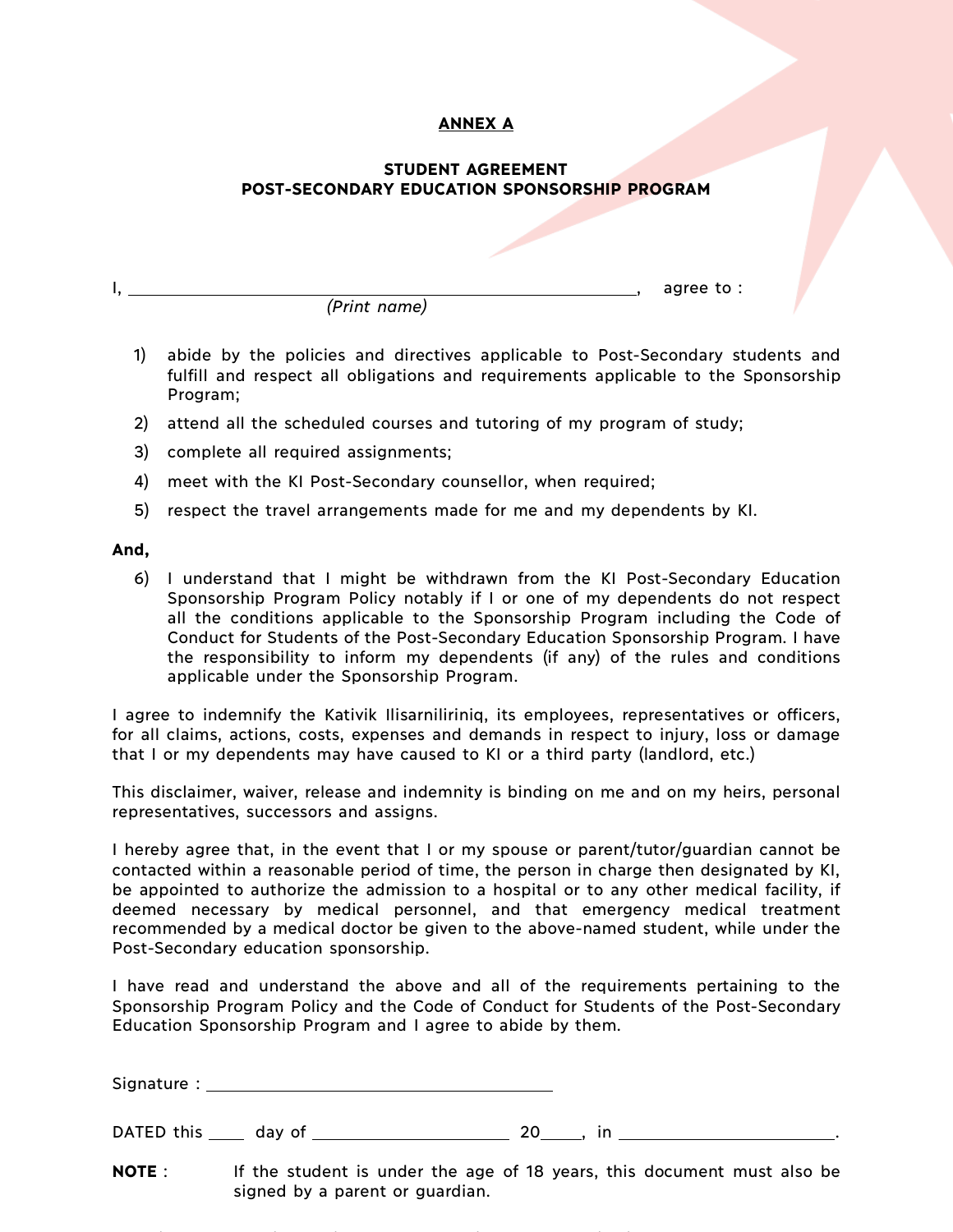## **ANNEX B**

# **RATES AND AMOUNTS KATIVIK ILISARNILIRINIQ POST-SECONDARY EDUCATION SPONSORSHIP PROGRAM**

|                                     | <b>AMOUNT</b> | <b>DESCRIPTION</b>                    |
|-------------------------------------|---------------|---------------------------------------|
| <b>Students in residence</b>        |               |                                       |
| (Inuktalik/Montmorency)             |               |                                       |
|                                     |               | All allowance rates are calculated on |
|                                     |               | a 7 day period                        |
| Pocket Money                        | \$120,00      |                                       |
| <b>Personal Care Items</b>          | \$23,50       |                                       |
|                                     |               |                                       |
| <b>Students in Room &amp; Board</b> |               | Apply to students living with their   |
|                                     |               | parents                               |

|                     |          | <b>PULCILS</b>                        |
|---------------------|----------|---------------------------------------|
|                     |          | All allowance rates are calculated on |
|                     |          | a 7 day period                        |
| Room & Board        | \$95,50  |                                       |
| Pocket Money        | \$120,00 |                                       |
| Personal Care Items | \$23,50  |                                       |

| Students who have opted out         |           |                                                                       |  |  |  |  |
|-------------------------------------|-----------|-----------------------------------------------------------------------|--|--|--|--|
| Monthly rent subsidy                |           | Up to the equivalent of CMHC rate of<br>the area of apartment $+10\%$ |  |  |  |  |
| Allowance for purchase of furniture | \$1500,00 |                                                                       |  |  |  |  |
| and household supplies per student. | ÷         |                                                                       |  |  |  |  |
| Additional amounts for each         | 500,00/   |                                                                       |  |  |  |  |
| dependent                           |           | dependent Maximum as defined in the Policy                            |  |  |  |  |
| Moving costs                        |           | 3600,00\$ Maximum as defined in the Policy                            |  |  |  |  |

|          | Food allowance would not be          |
|----------|--------------------------------------|
| \$95,00  | applicable if Meal-plan is mandatory |
| \$23,50  |                                      |
| \$9,85   |                                      |
| \$120,00 |                                      |
| \$13,00  |                                      |
|          |                                      |

| <b>Consumable school supplies</b> | Allocated to student prior beginning of |
|-----------------------------------|-----------------------------------------|
| (flat rate)                       | \$50,00 each semester                   |

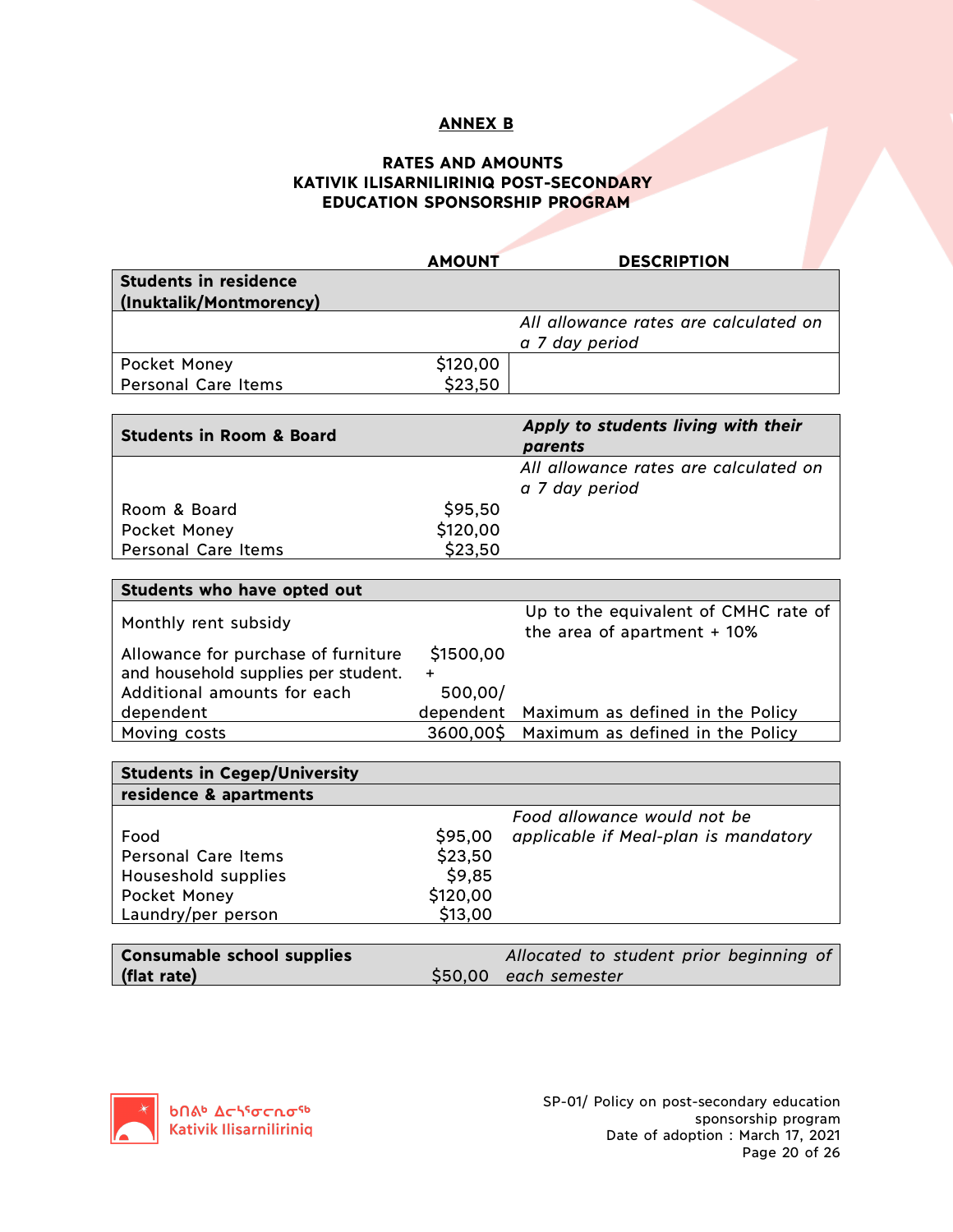| <b>Bus &amp; Internet : monthly payments</b> | Monthly allocation given to students |                                                        |  |
|----------------------------------------------|--------------------------------------|--------------------------------------------------------|--|
|                                              |                                      | prior 1st of month. Fare based on area                 |  |
|                                              |                                      | study.                                                 |  |
| <b>Regular</b> student fare Montreal area    |                                      |                                                        |  |
| Adult fare Montreal 25 yrs. +                |                                      |                                                        |  |
|                                              |                                      |                                                        |  |
| Regular student fare Laval area              |                                      |                                                        |  |
|                                              |                                      |                                                        |  |
| Adult fare Laval 25 yrs. +                   |                                      | Based on area of study                                 |  |
|                                              |                                      |                                                        |  |
|                                              |                                      | Flat rate given to students per month                  |  |
| Telephone allowance                          | 47\$                                 | (no invoice)                                           |  |
|                                              |                                      | Flat rate given to students per month                  |  |
| <b>Internet</b> (maximum of)                 | 50\$                                 | (no invoice)                                           |  |
|                                              |                                      |                                                        |  |
|                                              |                                      | As per established rates of Daycare with               |  |
| <b>Daycare and babysitting services</b>      |                                      | a maximum of \$200 per week in any                     |  |
|                                              |                                      | circumstances                                          |  |
| <b>Babysitting services (at home)</b>        |                                      |                                                        |  |
| Hourly rate: 1 child                         | \$10,00                              |                                                        |  |
|                                              |                                      |                                                        |  |
| Hourly rate: each additional child           | \$5,00                               |                                                        |  |
|                                              |                                      | And a maximum additional amount of                     |  |
| Maximum amount per day/1 child               |                                      | \$60,00 \$30 for each additional child                 |  |
|                                              |                                      |                                                        |  |
| <b>Tutoring</b>                              |                                      | According to reasonable market fee                     |  |
| up to 1 hr. per week, per course             |                                      |                                                        |  |
|                                              |                                      |                                                        |  |
|                                              |                                      | Additional hours must be prior approved<br>by Director |  |

In effect as of the school year 2019/2020

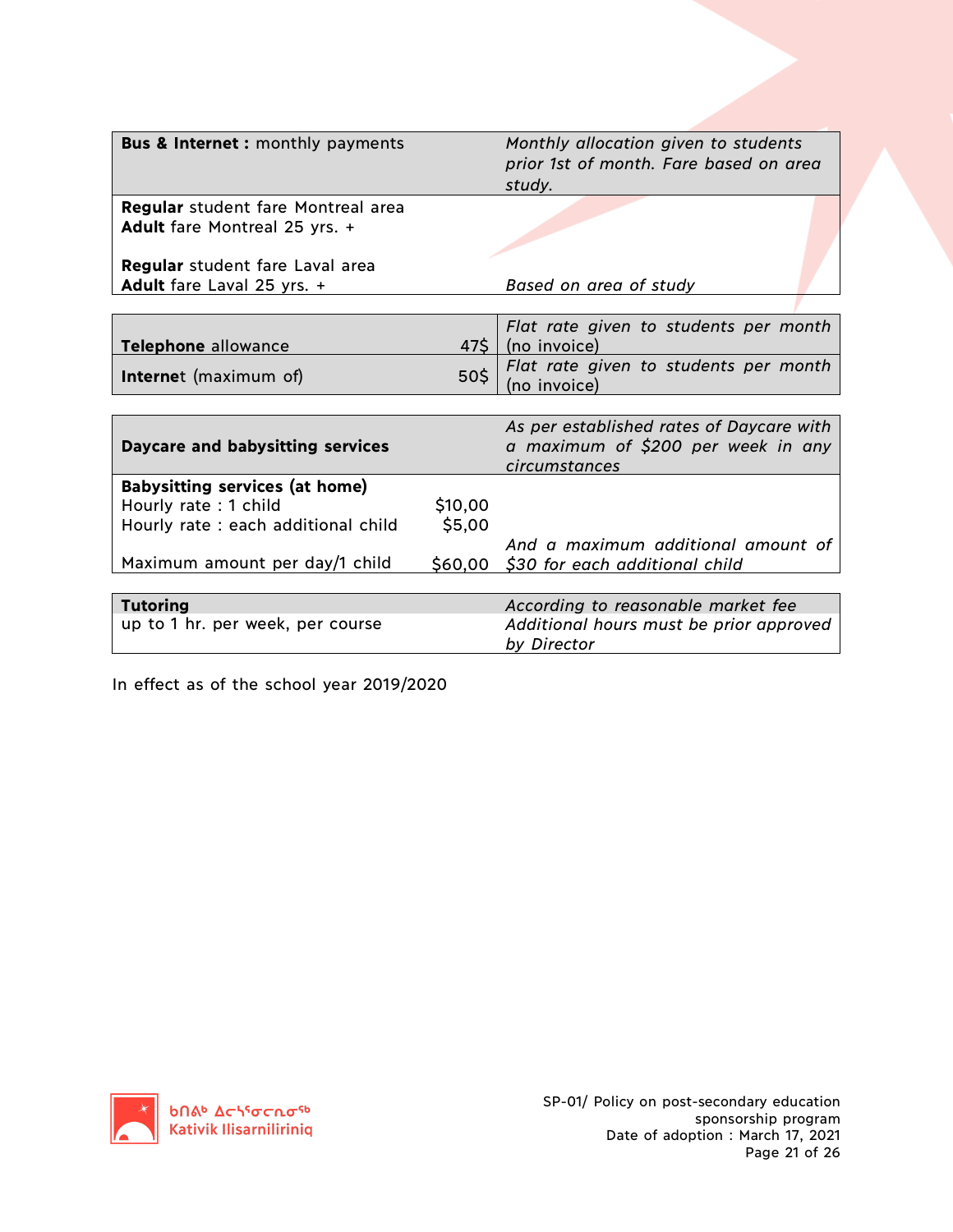# **ANNEX C**

# **DÉCLARATION DES PERSONNES À CHARGE / DECLARATION OF DEPENDENTS**

Post-Secondary Education Sponsorship Program/ Programme d'aide financière aux étudiants du post secondaire

| Nom à la naissance de l'étudiant /<br>Student's Family name at birth |  |
|----------------------------------------------------------------------|--|
| Prénom / First name                                                  |  |
| Nom usuel, si différent /<br>Usual name, if different                |  |
| Numéro d'assurance sociale /<br>Social Insurance Number              |  |
| Date de naissance /<br>Date of birth                                 |  |
| Village / Community                                                  |  |
|                                                                      |  |
| Adresse permanente /<br>Permanent address                            |  |
| Téléphone / Telephone                                                |  |
| Adresse courriel / Email address                                     |  |

**Réservé aux services aux étudiants** / **Reserved for Post-Secondary Services**

Recognized home community:

## **ÉTUDIANT / STUDENT CONJOINT(E) / SPOUSE**

|                                                                                                           |                                                                                     | 7139 - 1139 (11) 71 - 12 - 13                                                                                                    |
|-----------------------------------------------------------------------------------------------------------|-------------------------------------------------------------------------------------|----------------------------------------------------------------------------------------------------------------------------------|
| <sup>1</sup>                                                                                              | Quel est votre état matrimonial?                                                    | 2) Identification du conjoint ou de la conjointe                                                                                 |
|                                                                                                           | What is your marital status?                                                        | Spouse's identification :                                                                                                        |
|                                                                                                           | Marié(e) / Married<br>Certificat de mariage requis<br>Marriage certificate required | Nom à la naissance / Full name at birth:                                                                                         |
|                                                                                                           | Célibataire / Single                                                                | Numéro d'assurance sociale/Social Insurance<br>Number                                                                            |
|                                                                                                           | Conjoint(e) de fait /<br>Common Law Spouse*                                         | Conjoint(e) à ma charge/<br>Spouse is my dependent :                                                                             |
|                                                                                                           | Depuis quand (indiquer la date) /                                                   | $\overline{\text{out}}$ yes $\Box$ non/no                                                                                        |
|                                                                                                           | Living together as of when<br>(indicate the date)                                   | Si oui, inscrire son nom dans la section 3 /<br>If yes, write her/his name in section 3                                          |
| * Vous devez remplir l'Affidavit<br>lors de votre première déclaration<br>à cet effet / You must complete |                                                                                     | Mon conjoint(e) a un revenu supérieur à la<br>ligne de faible revenu / My spouse has a<br>revenue above the Low Income Line      |
|                                                                                                           | the Affidavit at the time of your                                                   | $\overline{\text{out}}$ yes $\Box$ non/no                                                                                        |
| first declaration to this effect                                                                          |                                                                                     | Un avis de cotisation annuel du gouvernement<br>doit être fourni. A government annual notice<br>of assessments must be provided. |

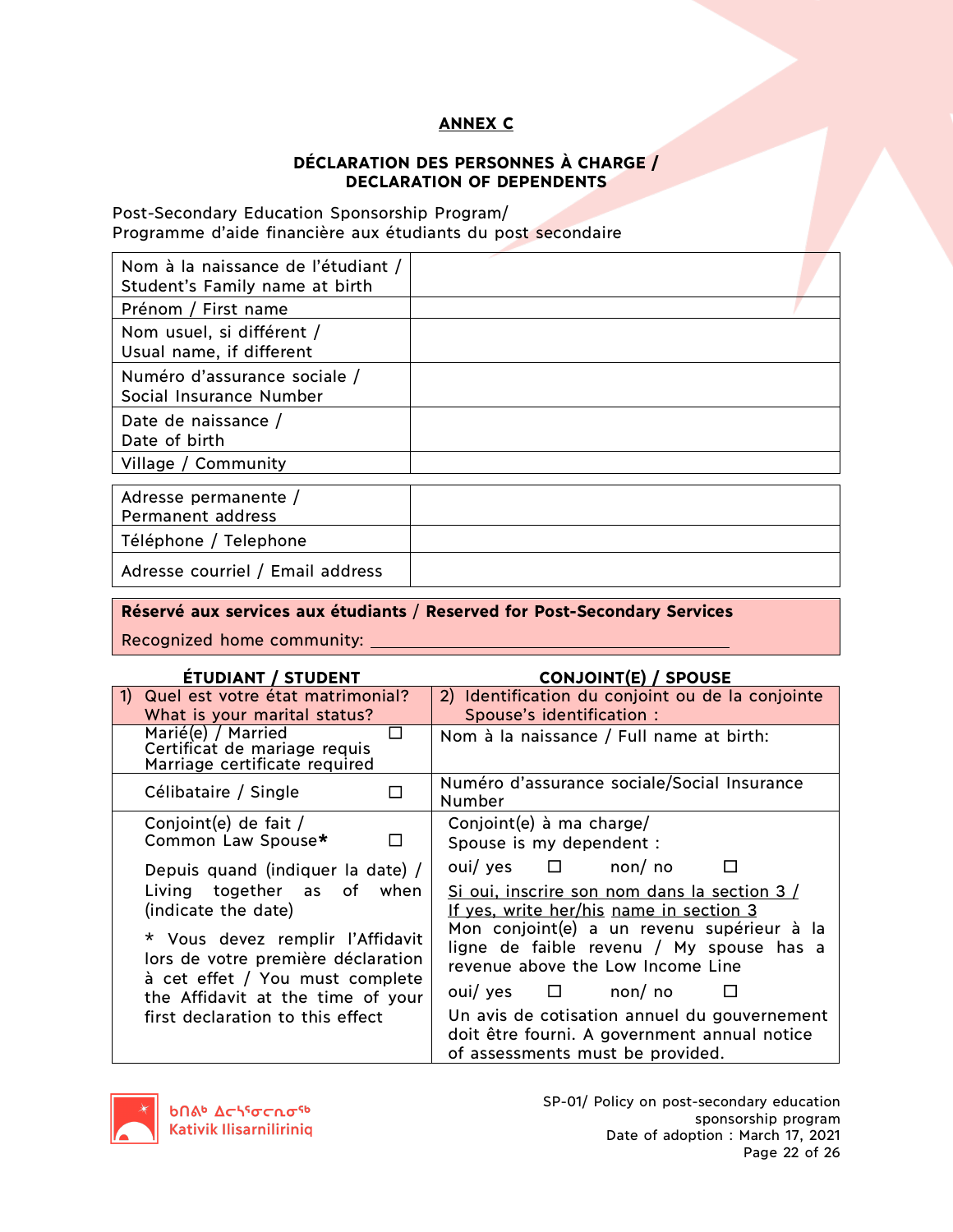|                | 3) Liste des personnes à charge qui résident avec vous sous votre toit (incluant le (la)<br>conjoint(e) s'il y a lieu). List of dependents residing with you under the same roof<br>(including spouse if applicable). |                                                                                             |                                                                       |         |                     |                             |  |
|----------------|-----------------------------------------------------------------------------------------------------------------------------------------------------------------------------------------------------------------------|---------------------------------------------------------------------------------------------|-----------------------------------------------------------------------|---------|---------------------|-----------------------------|--|
|                | Nom et prénom<br>Last and first names                                                                                                                                                                                 | Certificat de naissance des<br>enfants requis/<br>Children's birth<br>certificates required |                                                                       | Add     | Remove              | Date<br><b>Effective</b>    |  |
|                |                                                                                                                                                                                                                       | Lien de<br>parenté<br>Relationship                                                          | Date de<br>naissance<br>(aa/mm/jj)<br><b>Birth date</b><br>(yy/mm/dd) | Ajouter | ever<br>lete<br>ய்ச | Date<br>(AA/MJ)<br>(YY/M/D) |  |
| 1              |                                                                                                                                                                                                                       |                                                                                             |                                                                       |         |                     |                             |  |
| $\overline{2}$ |                                                                                                                                                                                                                       |                                                                                             |                                                                       |         |                     |                             |  |
| 3              |                                                                                                                                                                                                                       |                                                                                             |                                                                       |         | $\mathcal{L}$       |                             |  |
| 4              |                                                                                                                                                                                                                       |                                                                                             |                                                                       |         |                     |                             |  |
| 5              |                                                                                                                                                                                                                       |                                                                                             |                                                                       |         |                     |                             |  |
| 6              |                                                                                                                                                                                                                       |                                                                                             |                                                                       |         |                     |                             |  |
| 7              |                                                                                                                                                                                                                       |                                                                                             |                                                                       |         |                     |                             |  |

J'atteste que les renseignements donnés sont véridiques et je m'engage à aviser immédiatement les Services aux étudiants de tout changement en ce qui concerne mes personnes à charge reconnues, en soumettant dans les plus brefs délais le formulaire révisé.

I declare that the information given above is correct and undertake to immediately declare any subsequent change regarding the recognized dependent, by submitting an amended form to Post-Secondary Services without delay.

Signature de l'étudiant(e) parrainé(e) de l'originalisation de Date Signature of the sponsored student

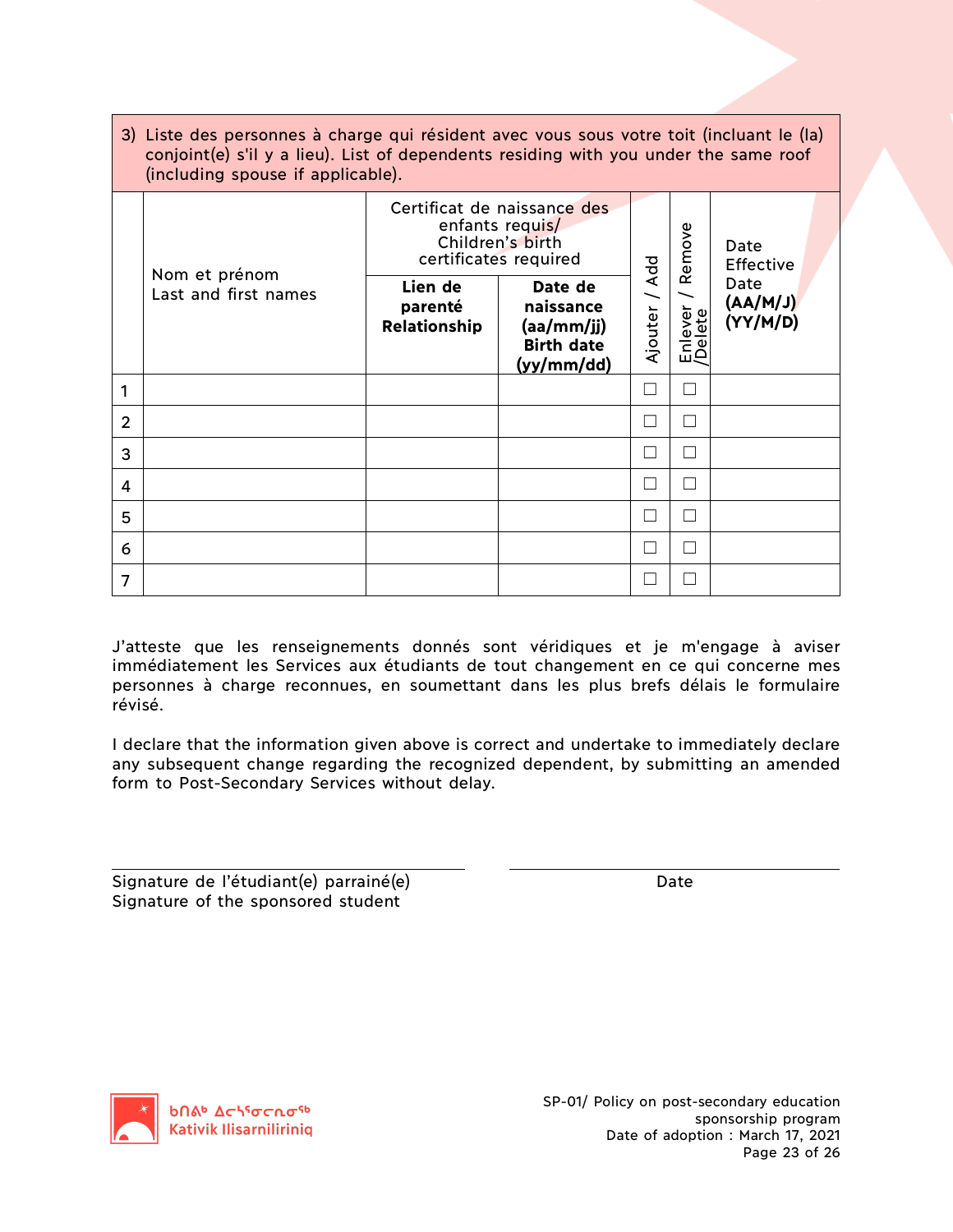## **AFFIDAVIT - COMMON LAW SPOUSE AFFIDAVIT - CONJOINT DE FAIT /**

Post-Secondary Sponsorship Program Programme d'aide financière aux étudiants du post secondaire

Cet affidavit doit être complété devant un Commissaire à l'assermentation et n'a pas à être soumis de nouveau à moins que la situation familiale ne change.

This affidavit has to be done before a Commissioner of Oaths and does not have to be resubmitted unless the family situation changes.

| Je          |                               | domicilié et résident au |                                     |
|-------------|-------------------------------|--------------------------|-------------------------------------|
|             | (nom de l'étudiant)           |                          |                                     |
| déclare que |                               |                          | vivons en union de fait et que nous |
|             | (nom du ou de la conjoint(e)) |                          |                                     |

répondons à toutes les conditions nécessaires à la reconnaissance de ce statut telles que décrites dans la Politique de KI sur le Programme d'aide financière aux étudiants du post secondaire.

Je déclare que cette information est exacte et véridique.

*Signature de l'étudiant*

Assermenté devant moi, à ce 20

*Nom du Commissaire à l'assermentation Signature*

I, domiciled and residing at **A, and L, and A, and A, and A, and A, and A, and A, and A, and A, and A, and A, and A** *(name of the student)*

---

declare that , are living in a common-law relationship *(name of the spouse)*

and that we meet all the conditions necessary to the recognition of this status as described in the KI Policy on the Post-Secondary Sponsorship Program.

I certify that the above-mentioned information is true and accurate.

*Signature of the student*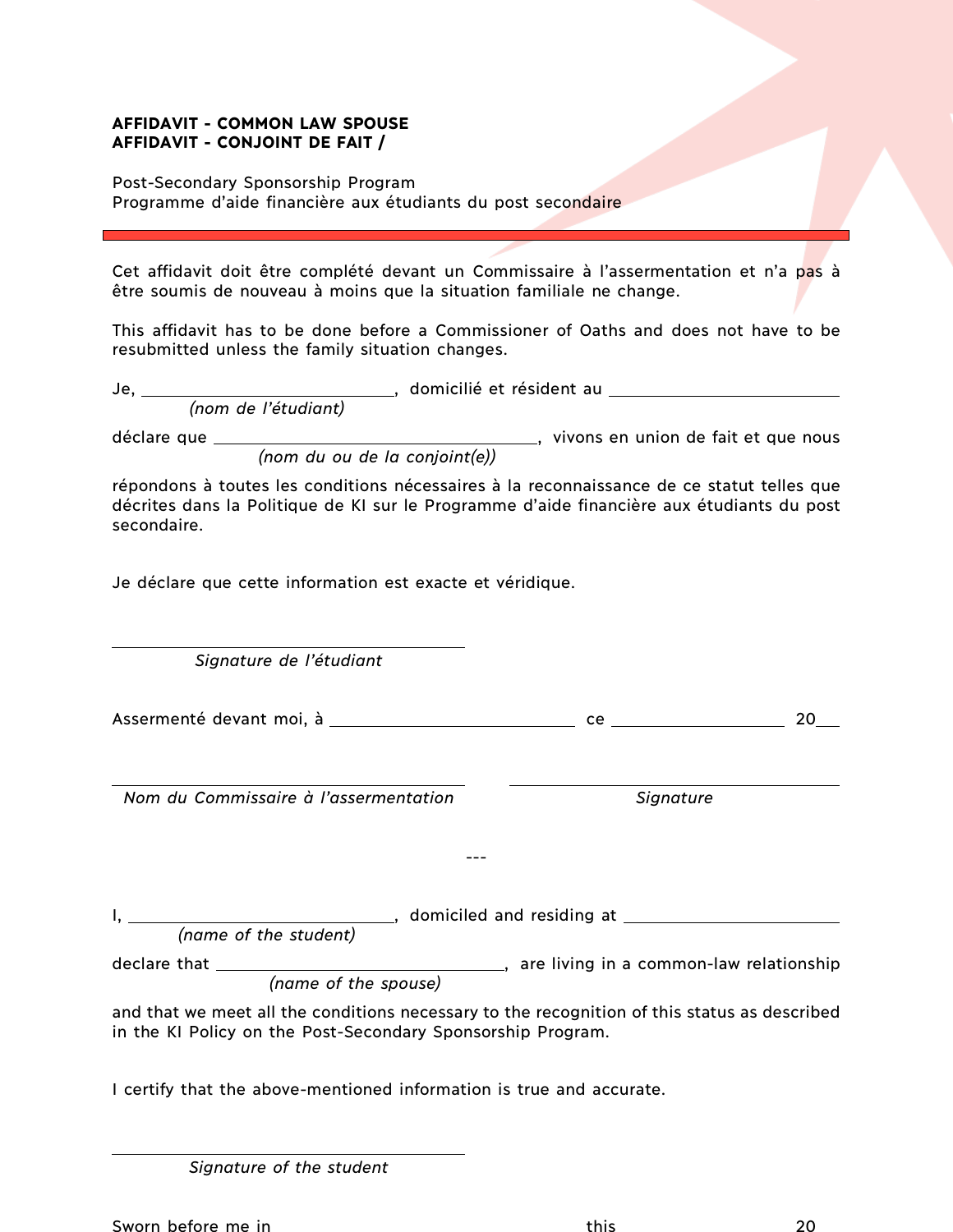# **ANNEXE D**

## **APARTMENT DISTRIBUTION**

The following determine the size of apartment of the eligible single students, single parents and families, according to their status:

- a) Eligible single students or Couples with no children are eligible for a 3  $\frac{1}{2}$  room apartment.
- b) Single parents or couples with:
	- one child, are eligible for a 4 1/2 room apartment
	- two children below secondary school age, are eligible for a 4 1/2 room apartment
	- two children, and at least one of whom is of secondary school age, are eligible for a 5 1/2 room apartment
	- three children are eligible for a 5 1/2 room apartment
- c) Other sponsored students sharing an apartment are entitled to one bedroom each.